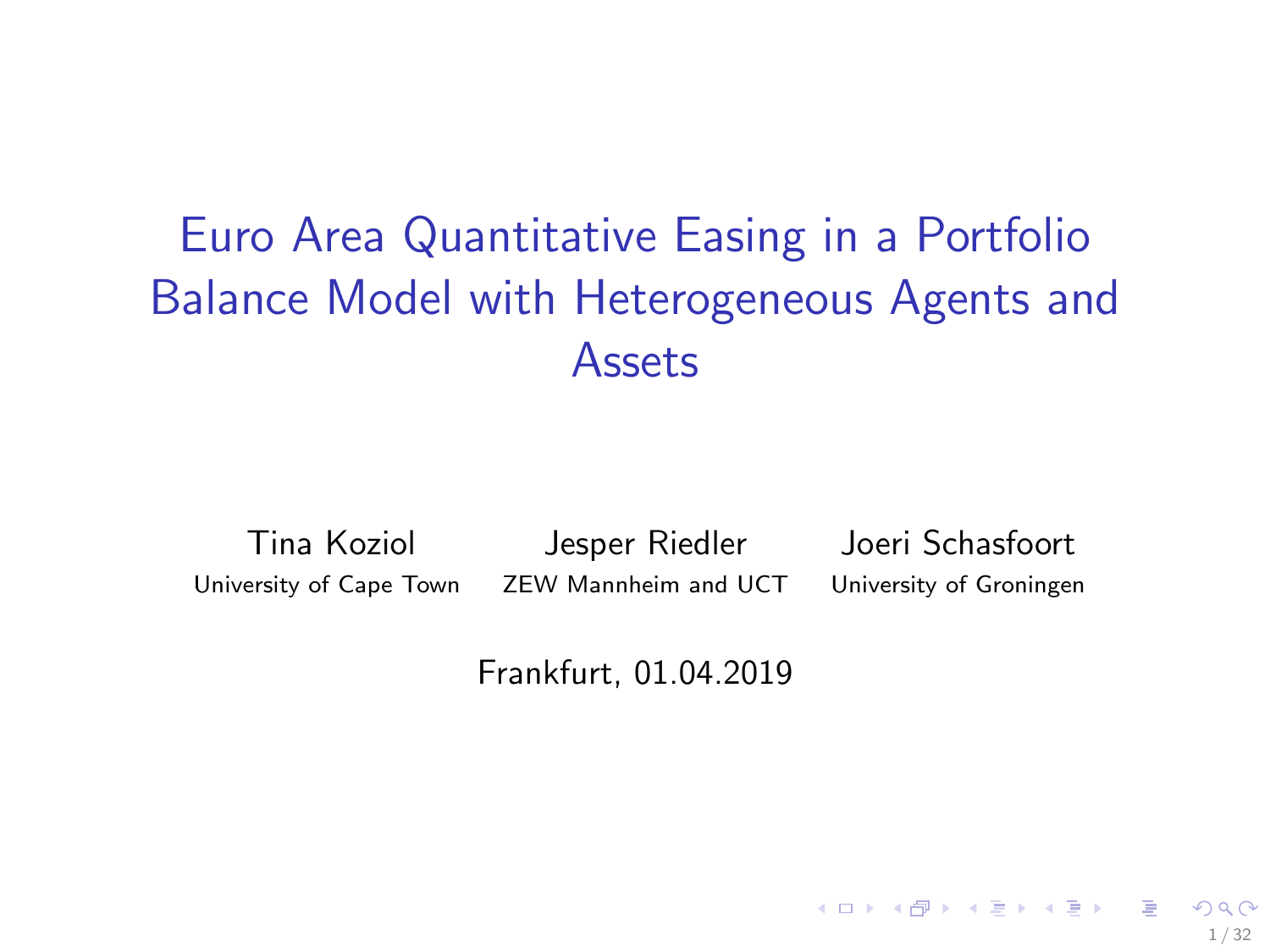### <span id="page-1-0"></span>What we are doing

- $\triangleright$  Build a portfolio balance model that allows us to predict the impact of QE on domestic and foreign asset prices and returns, exchange rates.
- $\triangleright$  Contribute methodologically by including **heterogeneous agents** and assets, which are absolutely crucial for a meaningful assessment of QE within a portfolio balance model
- $\triangleright$  Calibrate the model to assess the impacy of the ECB's asset purchasing program (APP).
	- $\triangleright$  compile a data set on asset holdings of international banks and investment funds and use it to calibrate the preferences of agents and the characteristics of assets
	- $\triangleright$  Conduct policy experiment by introducing QE ranging from EUR 200<sub>bn to FUR 2.6tn</sub>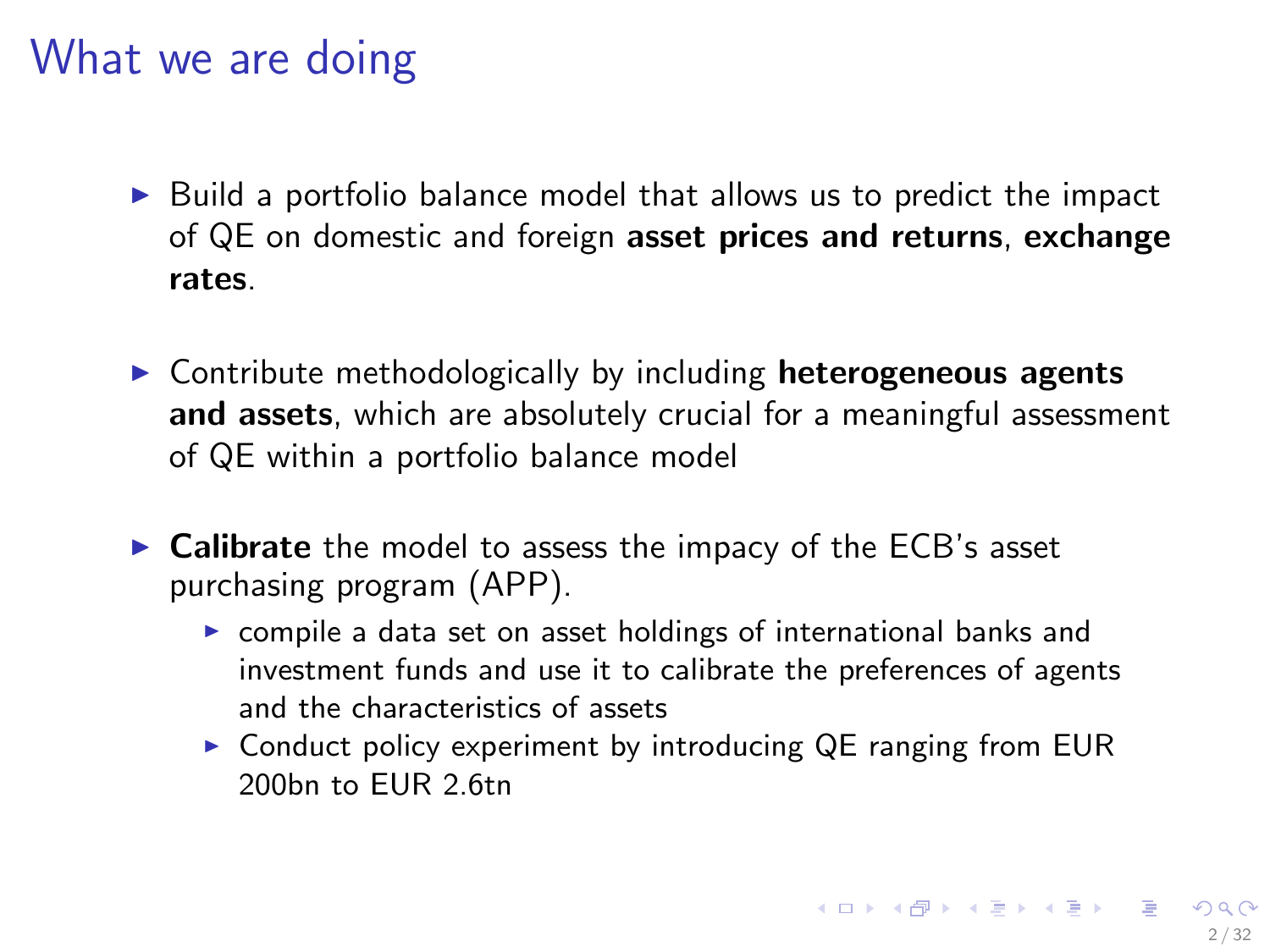# <span id="page-2-0"></span>[Introduction](#page-2-0)

3 / 32

KOX KOX KEX KEX E 1990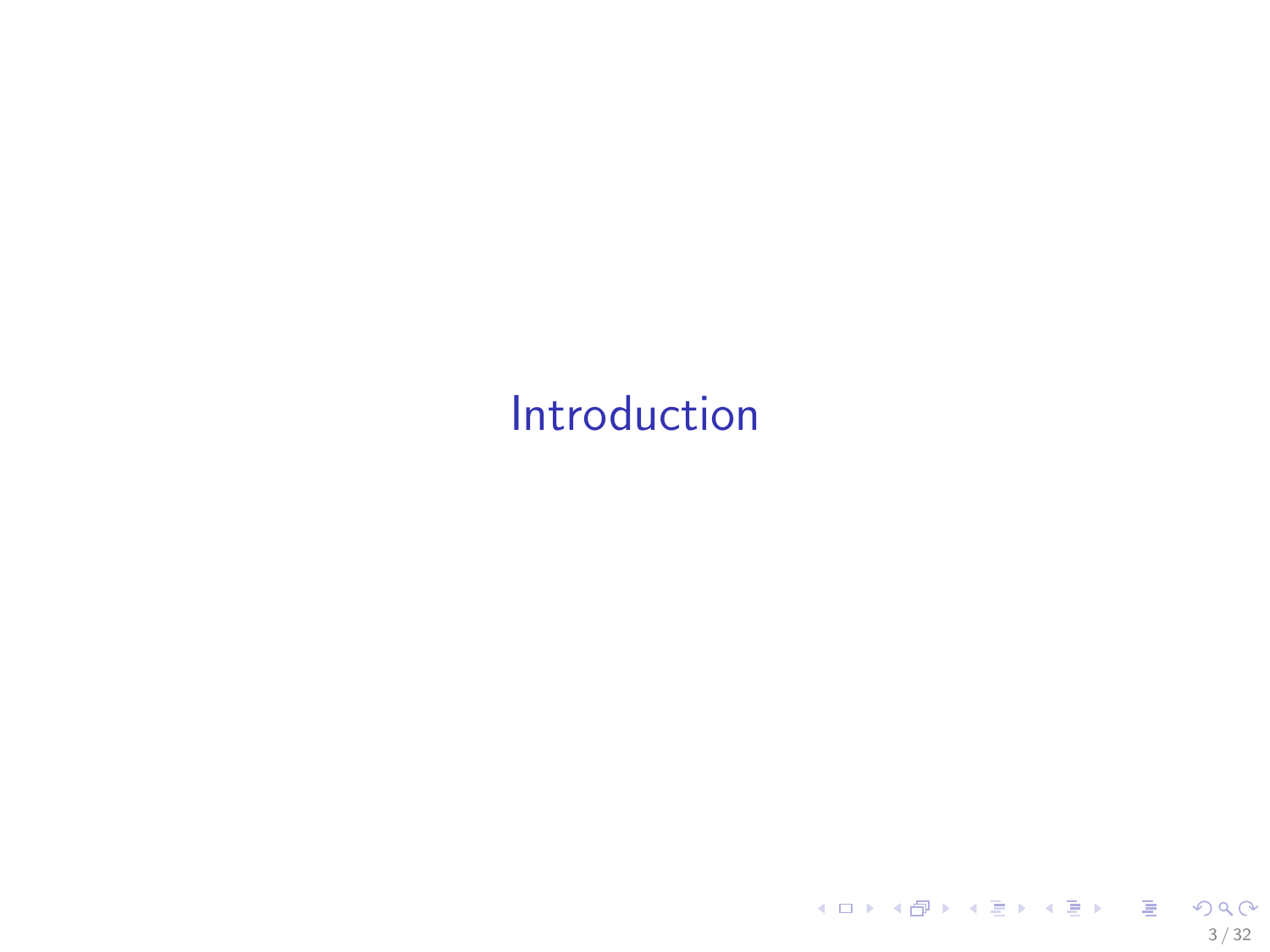## <span id="page-3-0"></span>Evidence from Announcement Effects



Interest rate on constant-maturity 10-year Treasury bond in the minutes before and after FOMC statement (14:15) about drastically expanding QE1. Source: Greenlaw et al. (2018)

|               |          | Euro area |          | US       |          | UK        |          | Japan    |
|---------------|----------|-----------|----------|----------|----------|-----------|----------|----------|
|               | All QE   | APP       | LSAP1    | LSAP2    | MEP      | APF1      | $CME+$   | QQE      |
|               | episodes | $03/15-$  | $12/08-$ | $11/10-$ | $09/11-$ | $03/09$ - | $12/08-$ | $04/13-$ |
|               |          | 09/16     | 03/10    | 06/11    | 12/12    | 01/10     | 08/11    | 09/14    |
| Size          |          | 11%       | 12%      | 4%       | $3\%$    | 14%       | 21%      | 23%      |
| $(\%$ of GDP) |          |           |          |          |          |           |          |          |
| Median        | 53       | 43        | 76       | 45       | 60       | 67        | 11       | 20       |
| Range         | 10-175   | 27-64     | 32-175   | 33-138   | 23-175   | 34-107    | $10-12$  | 14-26    |

Based on 24 studies: The median and range of the impact on 10[-yrs](#page-2-0) [bo](#page-4-0)[nd](#page-2-0) [yie](#page-3-0)[ld](#page-4-0)[s,](#page-1-0) [e](#page-2-0)[x](#page-5-0)[pr](#page-6-0)[es](#page-1-0)[se](#page-2-0)[d](#page-5-0) [in](#page-6-0) [b](#page-0-0)[ps,](#page-31-0)  $290$ standardized to purchases of  $10\%$  of GDP. Source: Andrade et al. (2016)  $4/32$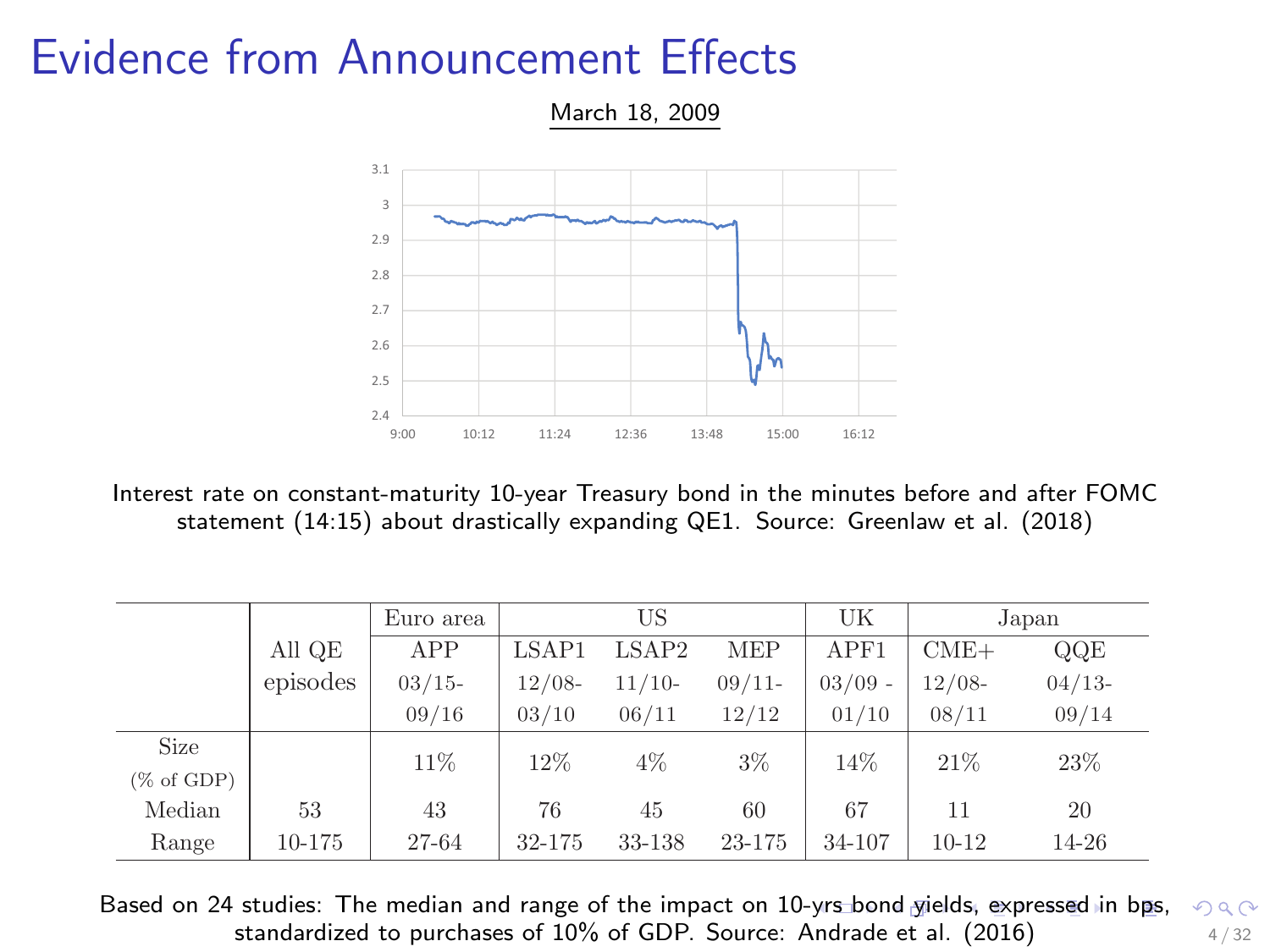# <span id="page-4-0"></span>Not so Fast

It is unclear through which channel the reductions in yield occur and if they persist.



Interest rate on 10-year Treasury bond during US QE programs. Source: Datastream

Two main Channels:

- $\blacktriangleright$  Signaling Channel
	- $\triangleright$  QE affects expectations of market participants
- ▶ Portfolio Balance Channel

In particular, central bank purchases of longer-term securities work through a portfolio balance channel [...] ([Jan](#page-3-0)e[t Y](#page-5-0)[el](#page-3-0)[len,](#page-4-0) [F](#page-5-0)[e](#page-1-0)[br](#page-2-0)[u](#page-5-0)[ary](#page-6-0) [2](#page-1-0)[0](#page-2-0)[1](#page-5-0)[1\)](#page-6-0)

5 / 32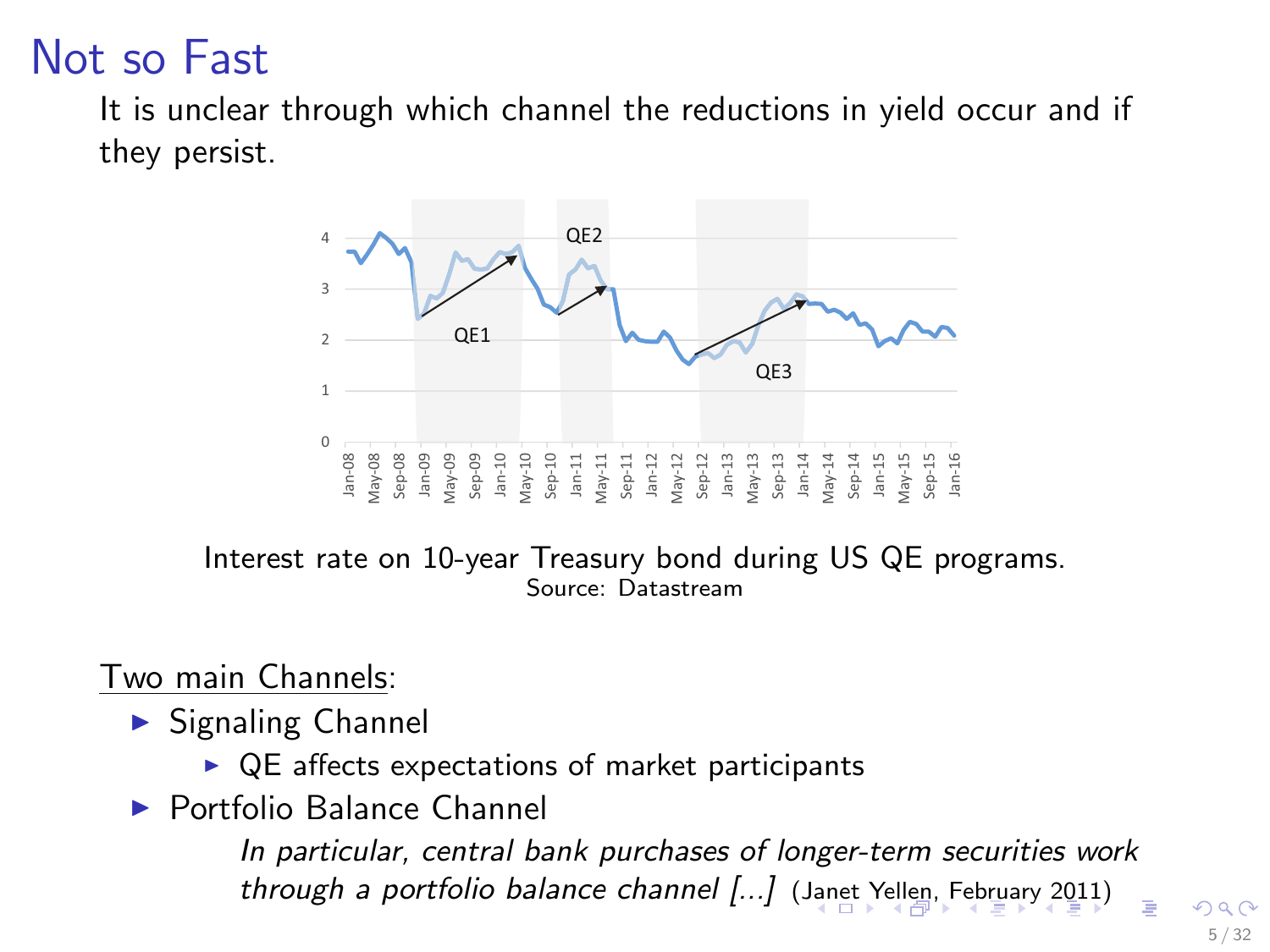## <span id="page-5-0"></span>Portfolio Balance Models

Portfolio balance models allow for a relationship between asset supplies and asset returns through demand and supply mechanisms (Kuttner 2018)

 $\triangleright$  Original portfolio-balance models, developed by Tobin (1958, 1961), mostly dealt with the substitution between money and bonds

#### Channel of imperfect asset substitution

- $\triangleright$  with imperfect substitutability, each asset class can have its own downward-sloping demand curve
- $\triangleright$  a shift in the composition of assets can have an impact on expected returns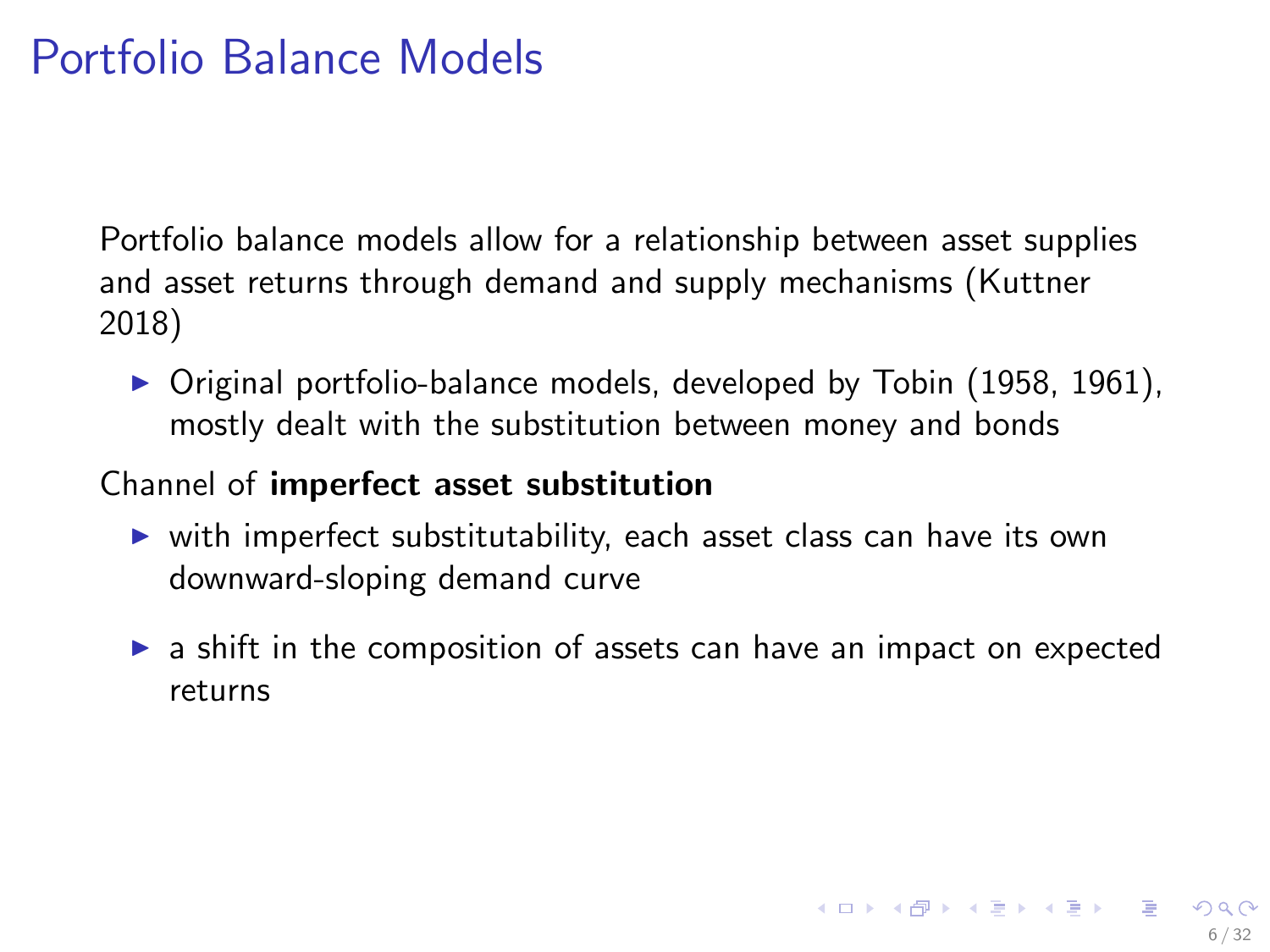# <span id="page-6-0"></span>[Model](#page-6-0)

7 / 32

KOX KOX KEX KEX E 1990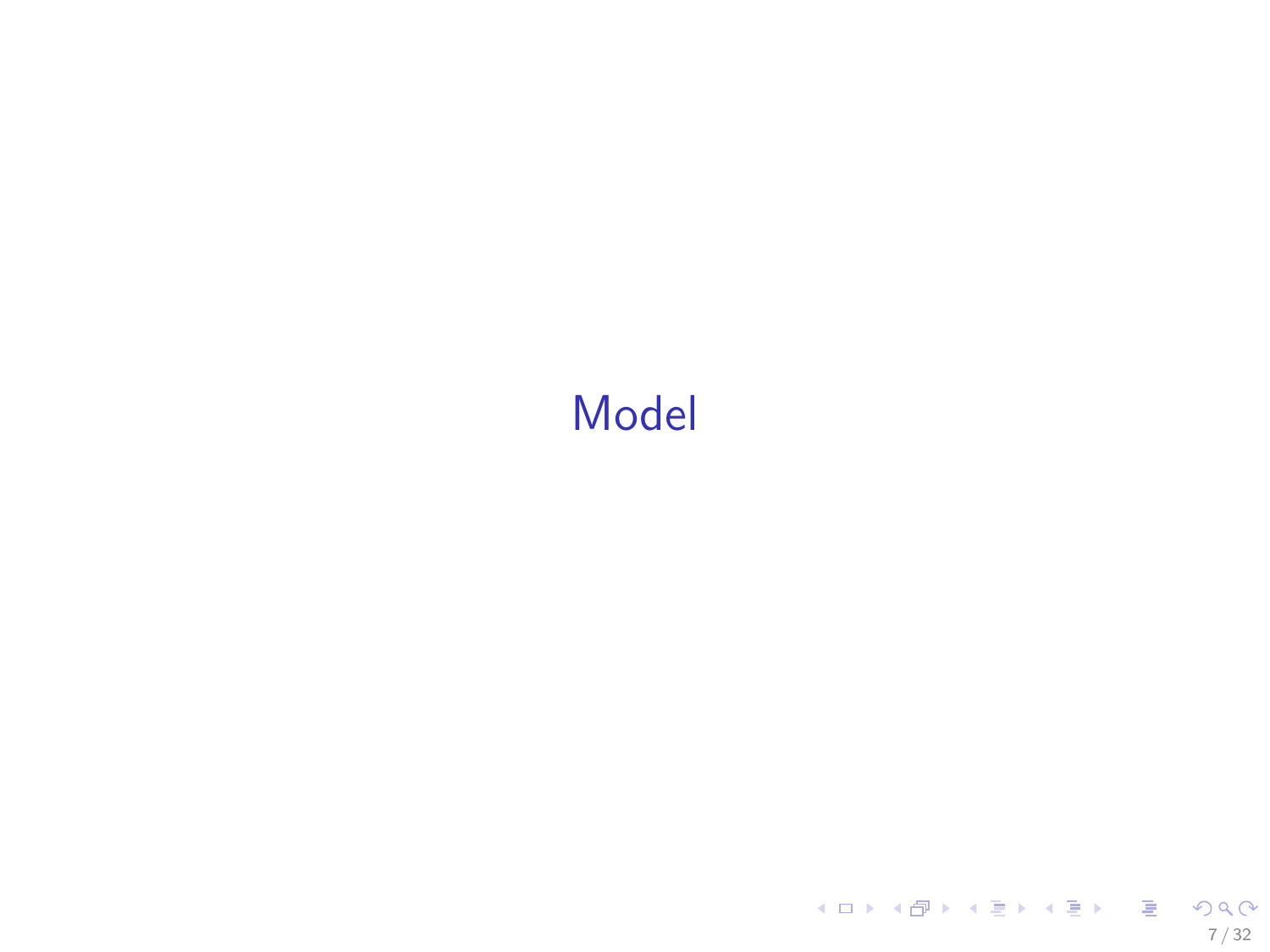## Why are Assets Imperfect Substitutes?

#### $\blacktriangleright$  Variance-Covariance structure

- $\blacktriangleright$  Issuer and asset characteristics
	- $\blacktriangleright$  default probabilities (bonds and stocks)
	- $\blacktriangleright$  inflation risk (bonds, currency)
	- $\blacktriangleright$  exchange rate risk (foreign assets)
- $\blacktriangleright$  Preferences (preferred habitats)
	- $\blacktriangleright$  Home bias, e.g.
		- $\blacktriangleright$  F7 banks  $\approx 85\%$
		- $\blacktriangleright$  F7 funds ≈ 45%
	- $\blacktriangleright$  Maturity, e.g.
		- $\triangleright$  pension funds and insurance companies hold long term assets
	- $\blacktriangleright$  Asset class, e.g.
		- $\triangleright$  equities + inv. trust  $\approx 46\%$  of total assets for US households
		- $\triangleright$  equities + inv. trust  $\approx 13\%$  of total assets for JP households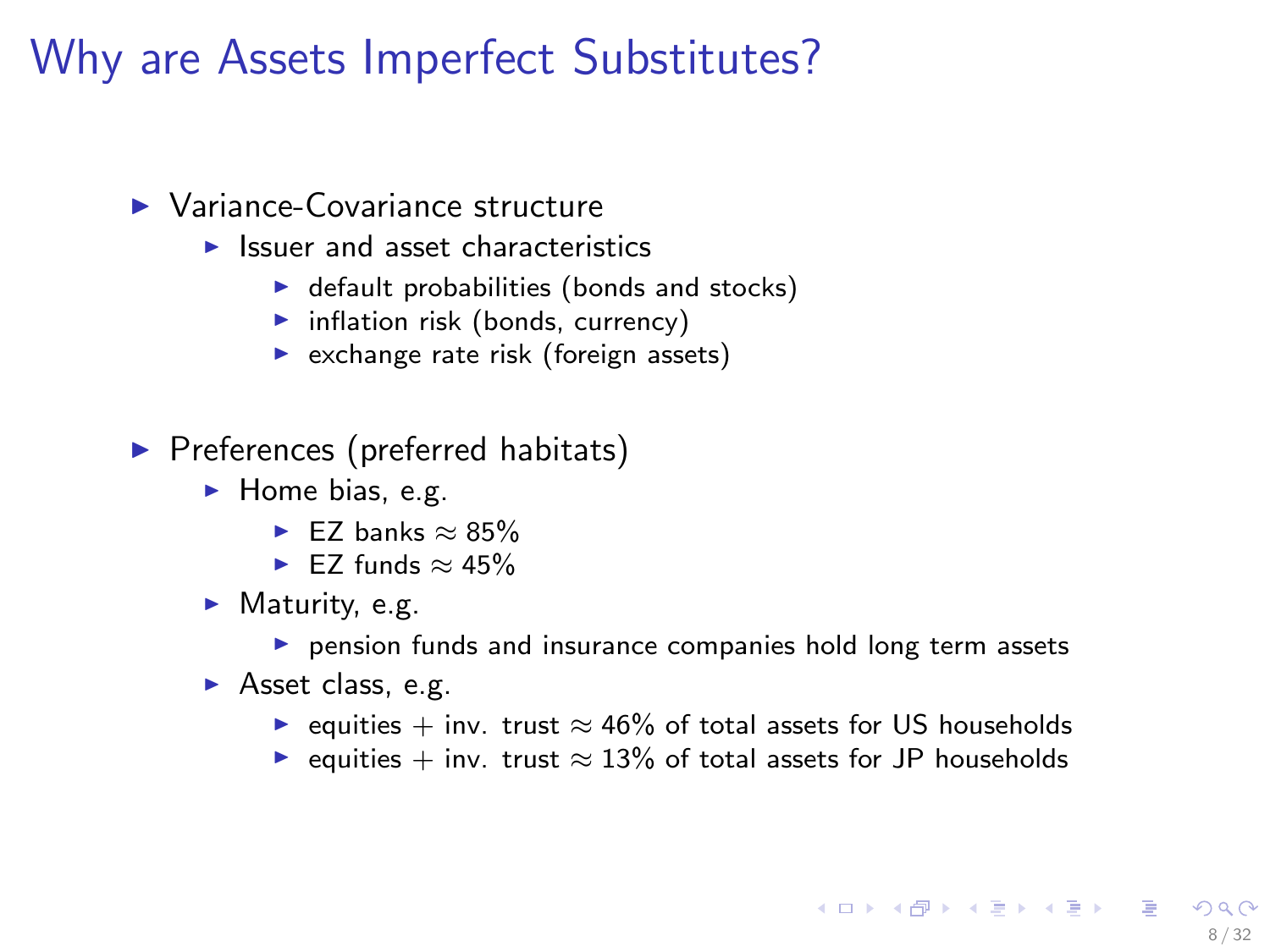### **Overview**



Two country model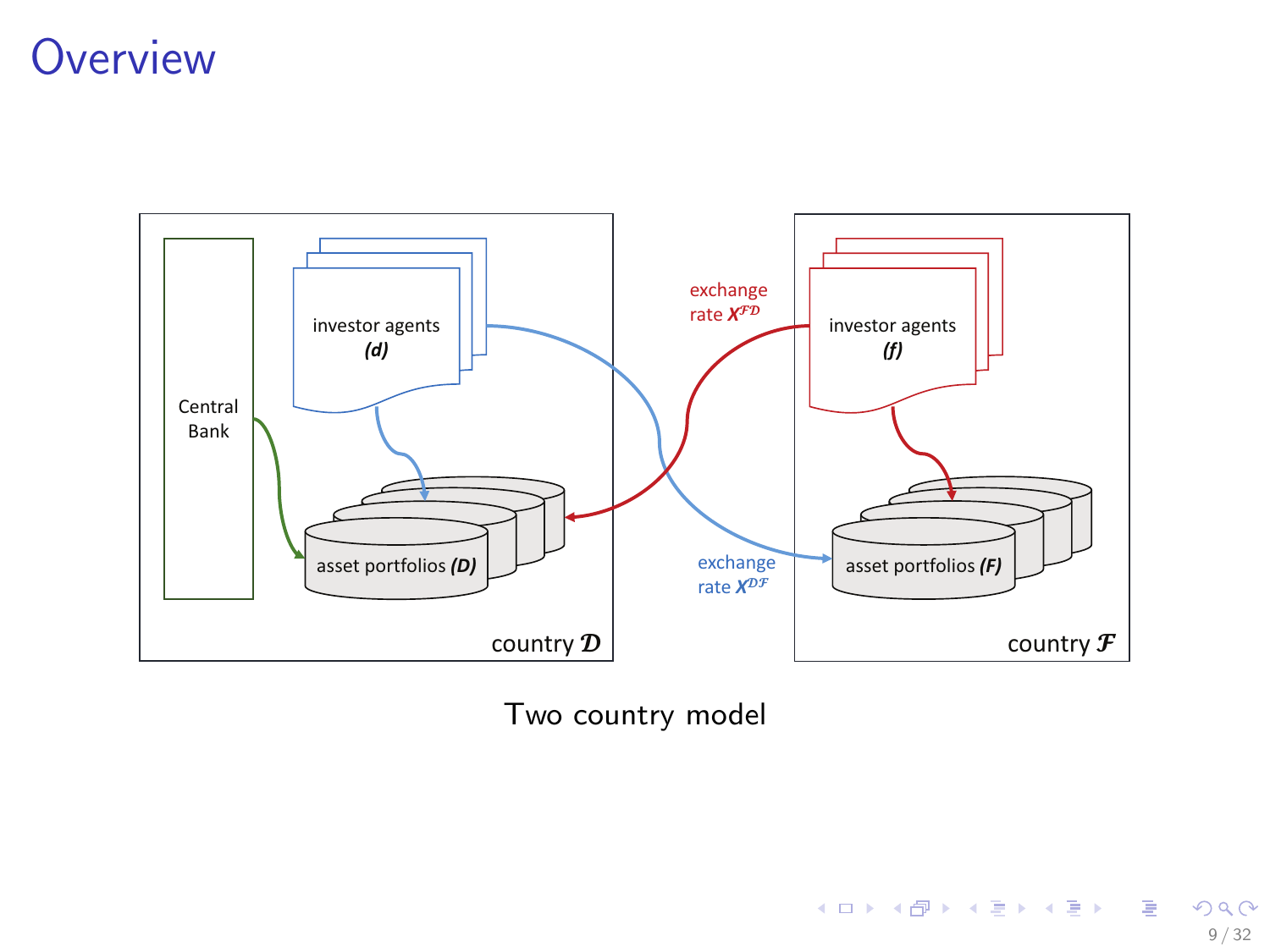### **Overview**

#### Domestic agent balance sheet:

| Assets                     |                                                                                                              | Liabilities |           |
|----------------------------|--------------------------------------------------------------------------------------------------------------|-------------|-----------|
| Domestic Asset Portfolios, | $\sum_{D=1}^{n^{\nu}} Q_{d,t}^{D} P_t^{D}$                                                                   | Capital,    | $S_{d,t}$ |
| Foreign Asset Portfolios.  | $\sum_{\mathit{F}=1}^{\mathit{n}^{\mathit{F}}} Q_{d,t}^{\mathit{F}}(P_{t}^{\mathit{F}}X_{t}^{\mathcal{DF}})$ |             |           |
| Domestic Cash,             |                                                                                                              |             |           |
| Foreign Cash,              | $\chi$ <sup>DF</sup>                                                                                         |             |           |

10 / 32

K ロ ▶ K 個 ▶ K 重 ▶ K 重 ▶ │ 重 │ 約 9 0 €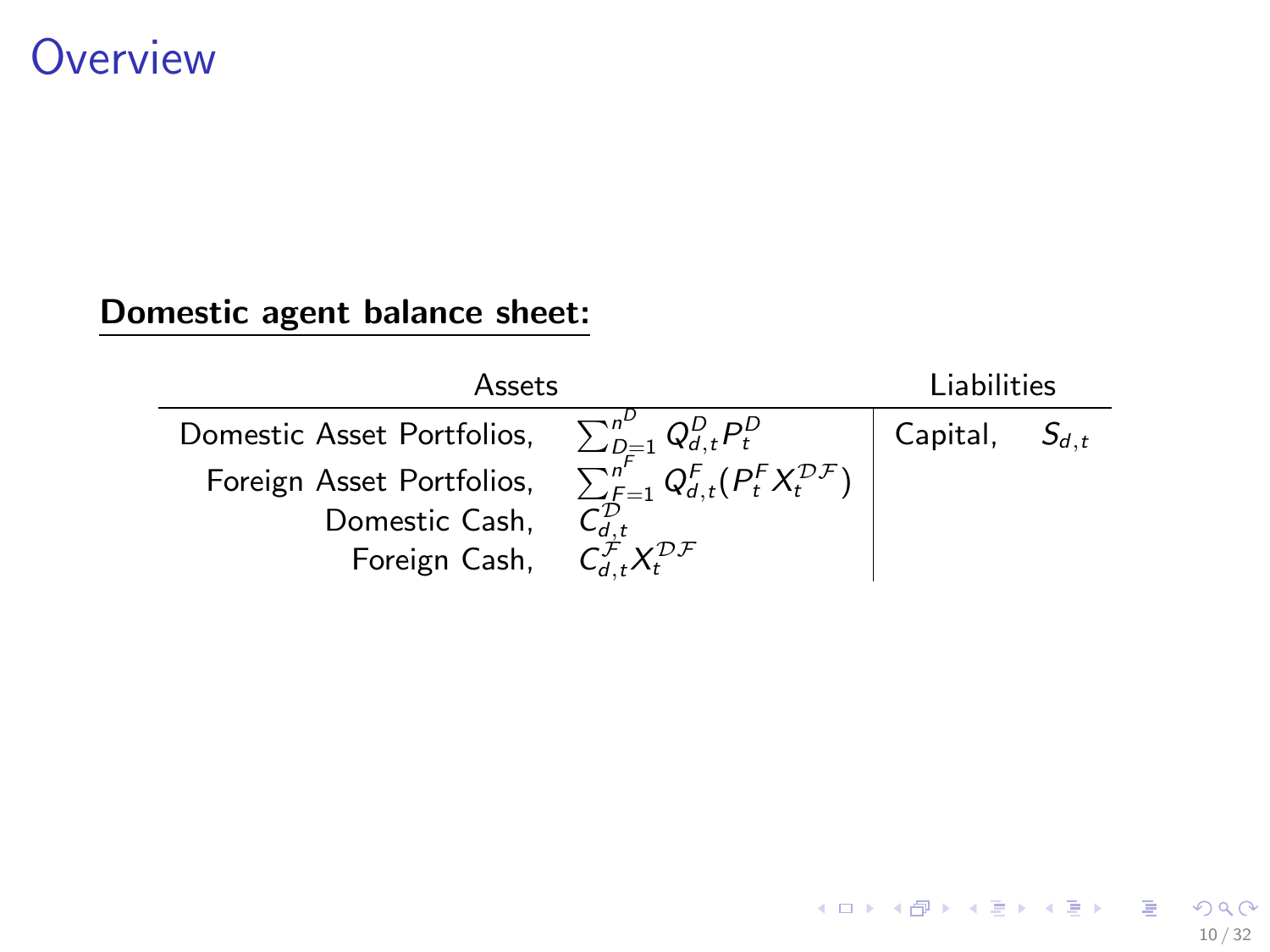#### Why Asset Portfolios?

- $\triangleright$  Parsimony: e.g. one bond portfolio and one equities portfolio representing thousands of single assets.
- $\blacktriangleright$  It is easier to deal with defaults.
- $\blacktriangleright$  It is easier to calibrate.
- ► Include a maturity structure with just one parameter  $m \in [0, 1]$ .
	- Principal of a portfolio is repaid with a constant rate  $(1 m)$ .
	- $\blacktriangleright$  Average maturity of a portfolio:

$$
T_m = \sum_{t=1}^{\infty} (1-m)m^{t-1}t = \frac{1}{1-m}
$$

11 / 32

K ロ ▶ K @ ▶ K 할 ▶ K 할 ▶ → 할 → ⊙Q C

It fits the data surprisingly well.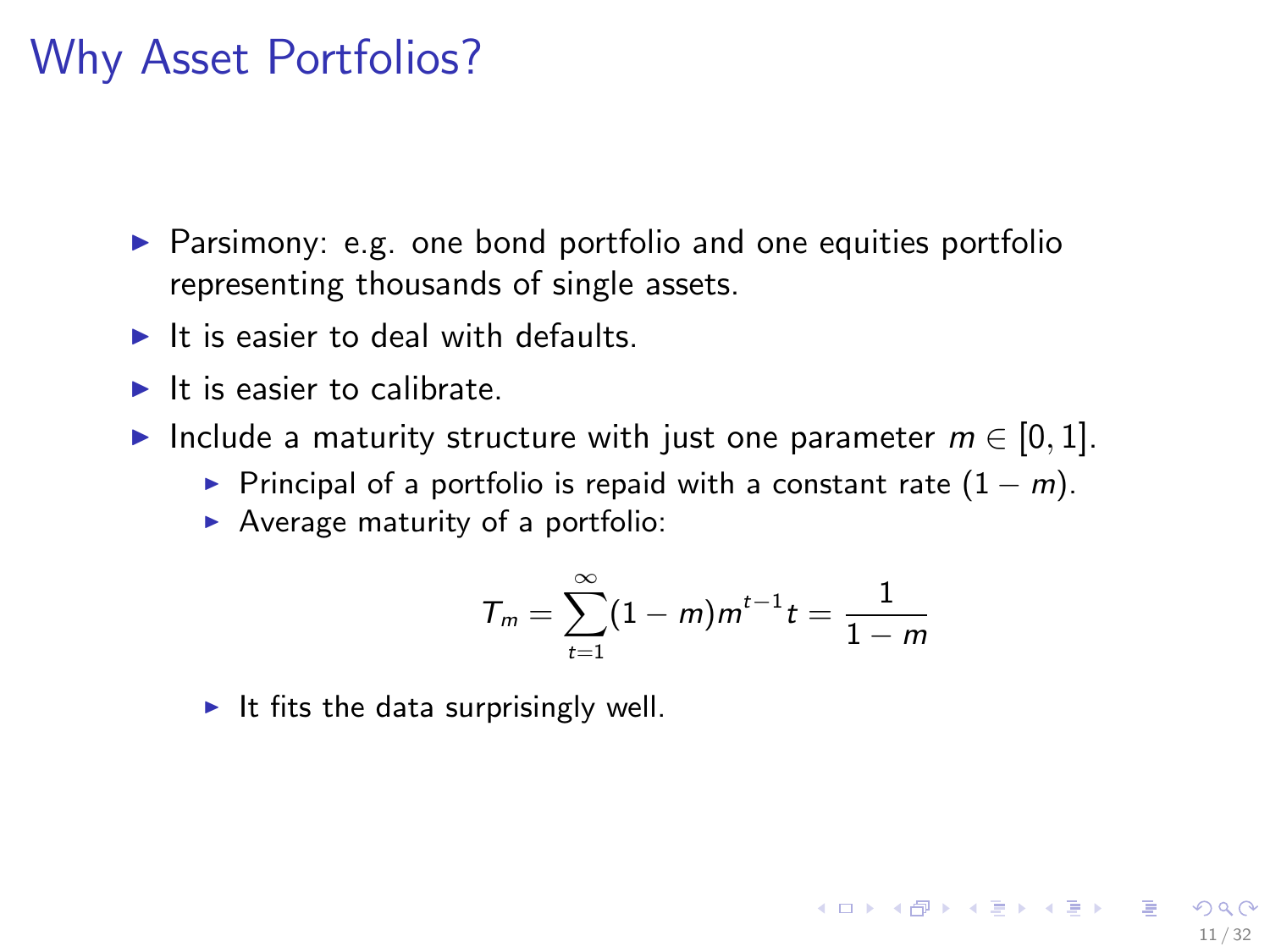## Performance

Profit from investing in one unit of a domestic asset portfolio:



Factors:

$$
out_t := m(1 - \Omega_t) \qquad mat_t := (1 - m)(1 - \Omega_t)
$$
  

$$
all_t := out_t + mat_t = (1 - \Omega_t)
$$

| $\Pi^D_{t}$ | profit per portfolio share     | $V^D$         | nominal value of portfolio        |
|-------------|--------------------------------|---------------|-----------------------------------|
| $\bar{O}^D$ | portfolio shares issued        | $P_{\cdot}^D$ | price of portfolio share          |
| $\rho^D$    | interest on portfolio share    |               | $\Omega_t$ default rate           |
|             | $m$ maturity parameter         |               | $(1 - m)$ constant repayment rate |
|             | $out_t$ percentage outstanding |               | $mat_t$ percentage maturing       |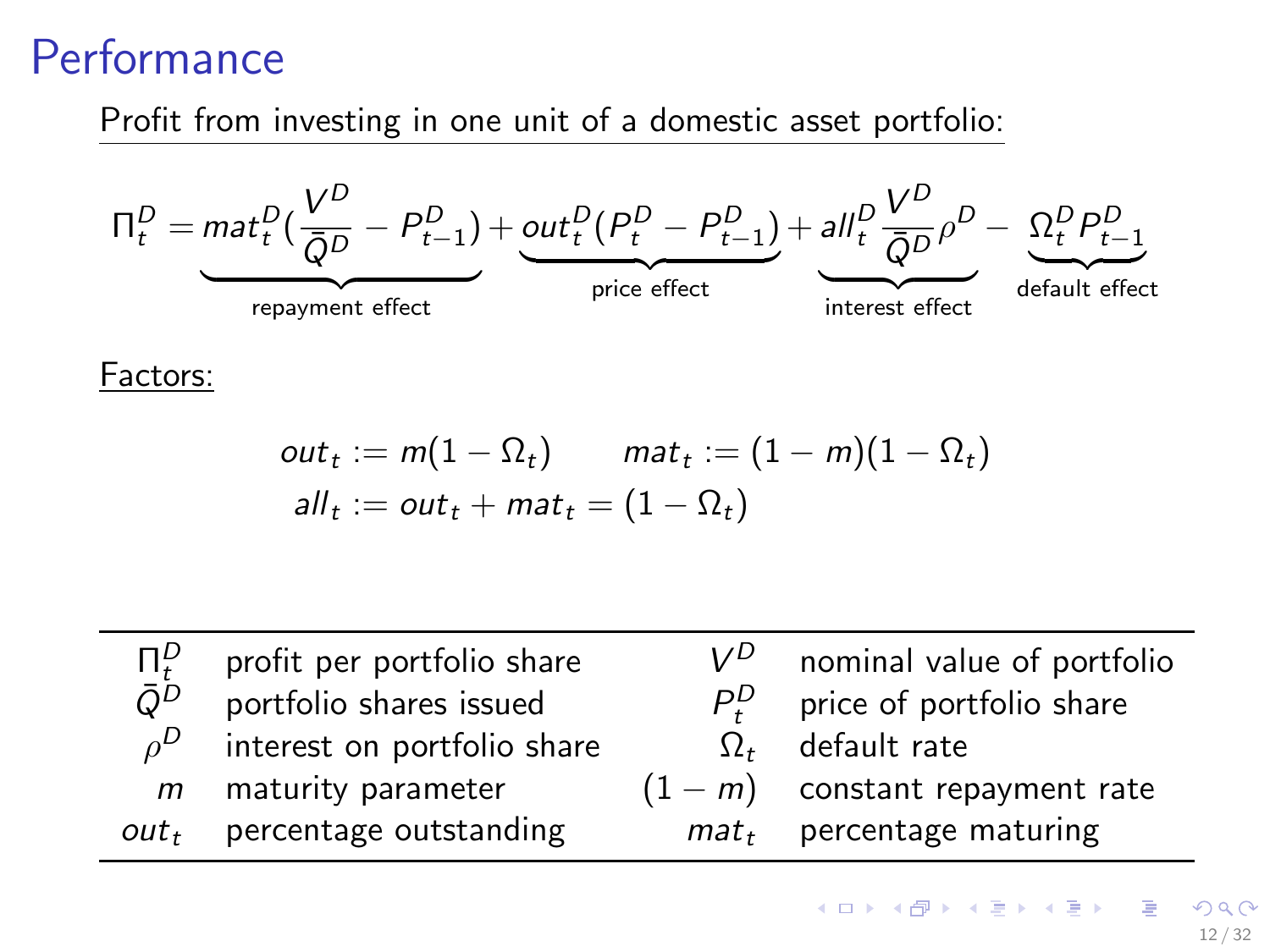#### **Expectations**

 $\triangleright$  Agents form expectations about real portfolio returns:

- $\triangleright$  exogenous default rates (we assume agents know the true distribution)
- $\triangleright$  exogenous inflation (we assume agents know the true distribution)
- $\triangleright$  endogenous prices (agents assume markets are efficient)
- $\triangleright$  endogenous exchange rate (agents assume reversion to the PPP)

$$
\underset{d,t}{\mathrm{E}}\left[X_{t+1}^{\mathcal{D}\mathcal{F}}\right]=X_{t}^{\mathcal{D}\mathcal{F}}+\eta\left(\underset{d,t}{\mathrm{E}}\left[PPP_{t+1}\right]-X_{t}^{\mathcal{D}\mathcal{F}}\right)
$$

- $\triangleright$  Agents form expectations about the variance-covariance matrix of real returns.
	- $\triangleright$  They do this by looking at past realizations of real returns and form exponentially weighted moving averages.
	- $\blacktriangleright$  The covariance structure is dynamic. New observations slowly replace old ones.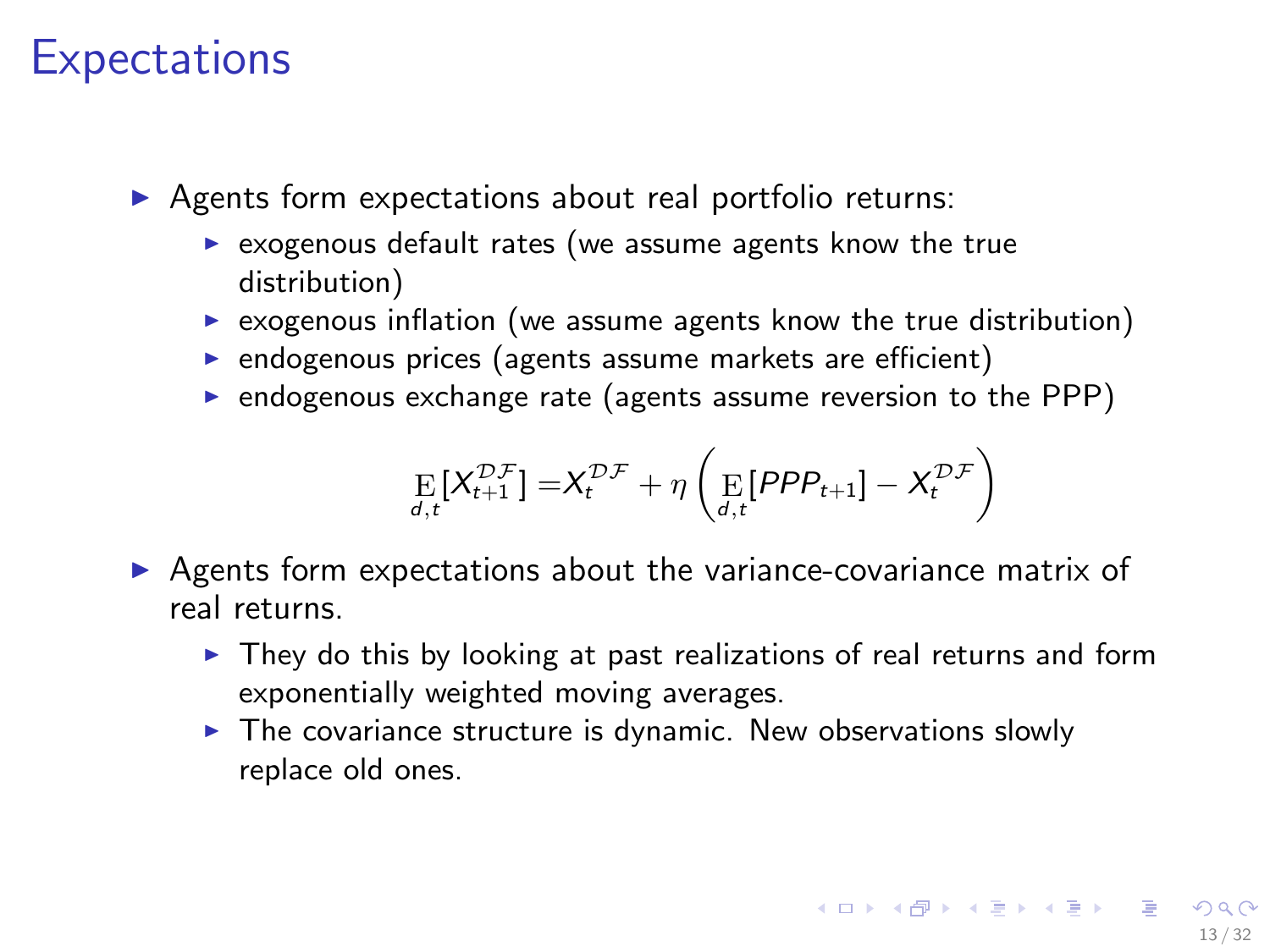## The Core of our Portfolio Model

 $\triangleright$  Agents determine their optimal balance sheet composition by maximizing a mean-variance utility function:

$$
\mathbf{w}_{d,t}^* = \mathop{\arg\max}\limits_{\mathbf{w}} \mathbf{w}' \mathrm{E}_{d,t}[\mathbf{r}_{d,t+1}] - 0.5\mathbf{w}' \left( \lambda_d' \mathbf{\Sigma}_{d,t} \lambda_d \right) \mathbf{w}
$$

$$
\text{s.t.} \qquad \quad \textbf{w} \geq 0 \quad \text{and} \quad \textbf{w}'\textbf{1} = 1
$$

14 / 32

K ロ ▶ K @ ▶ K 할 ▶ K 할 ▶ 이 할 → 9 Q Q

- $\triangleright$  We assume no short selling on portfolio shares.
- $\triangleright$  We assume asset specific risk aversion parameters to account for heterogeneous preferences.
	- $\blacktriangleright$  Home bias
	- $\blacktriangleright$  Preferred habitats (maturity and asset class)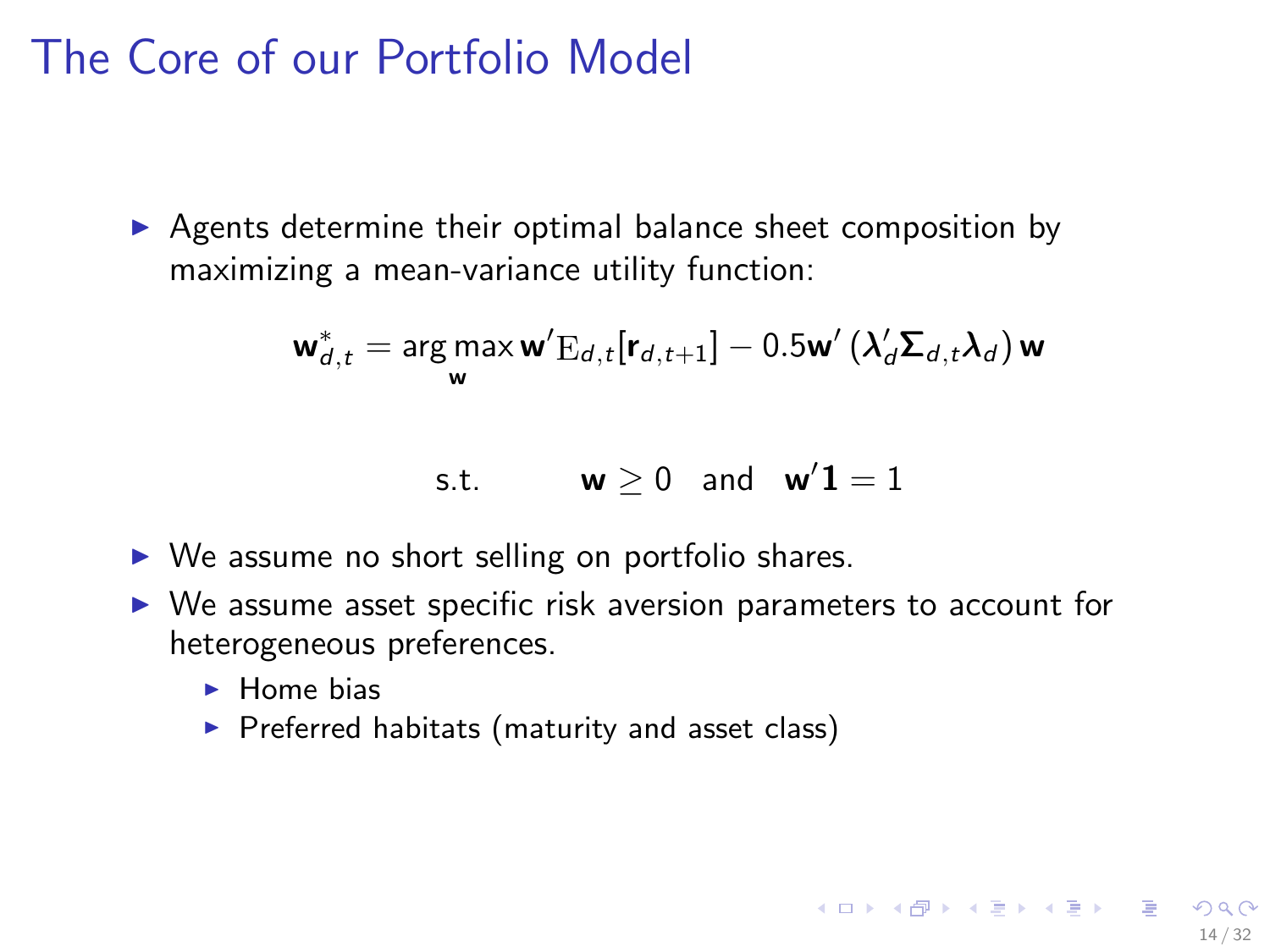# Solving the Model

- $\blacktriangleright$  In equilibrium, prices and exchange rate take values that simultaneously clear the markets of  $n^D$  domestic portfolios,  $n^{\digamma}$ foreign portfolios and the currency market
- $\blacktriangleright$  Heterogeneity in agents and assets, the two country setup complicate solving the model.
- $\triangleright$  We use a pricing algorithm that builds on iterating an economic intuition (e.g. excess demand increases prices).
- $\triangleright$  Our algorithm finds prices that come arbitrarily close to market clearing prices.
- $\triangleright$  There is a trade-off between market efficiency and computational complexity.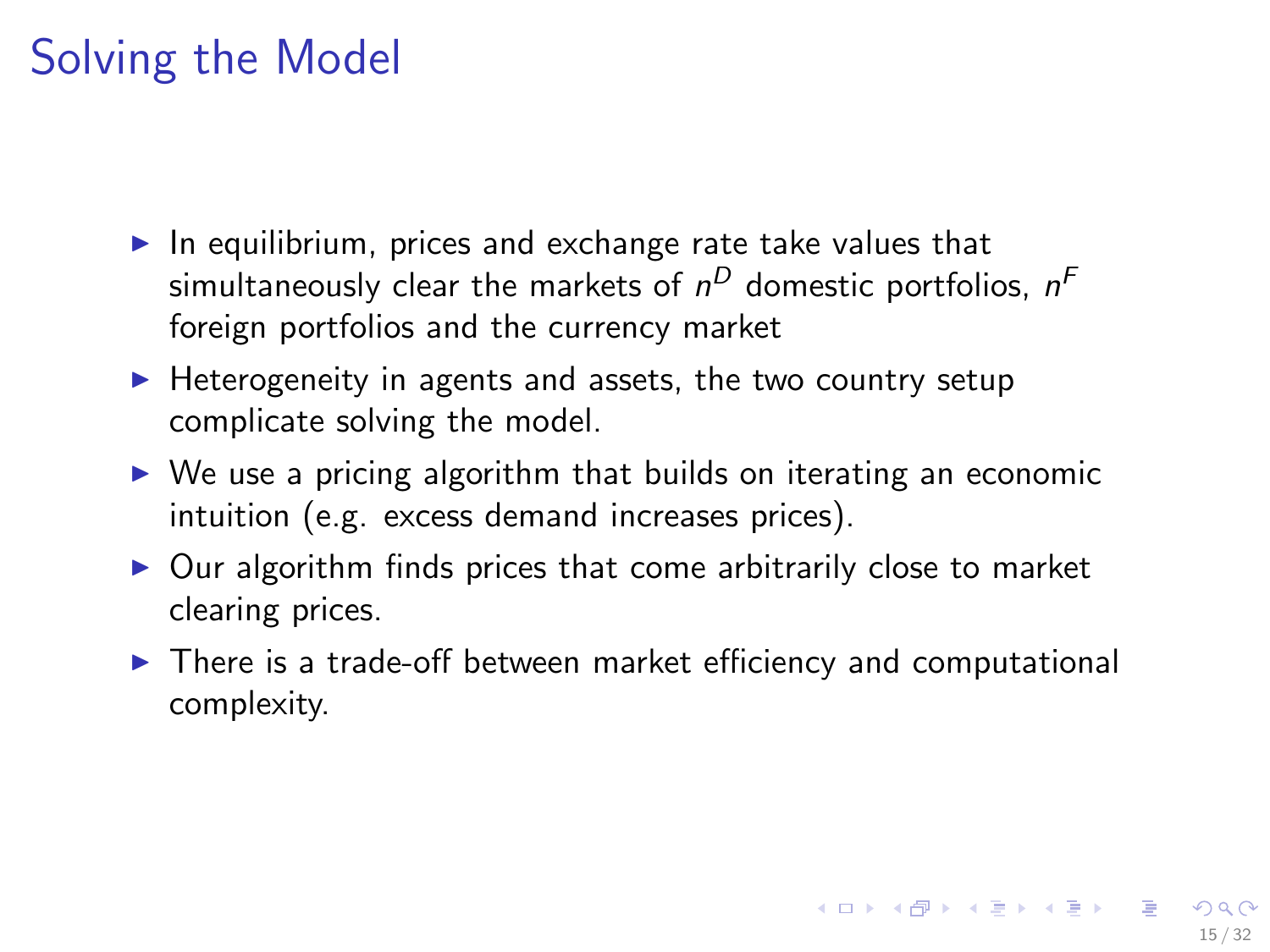## Price Adjustments



メロメ メタメ メミメ メミメン きっ  $298$ 16 / 32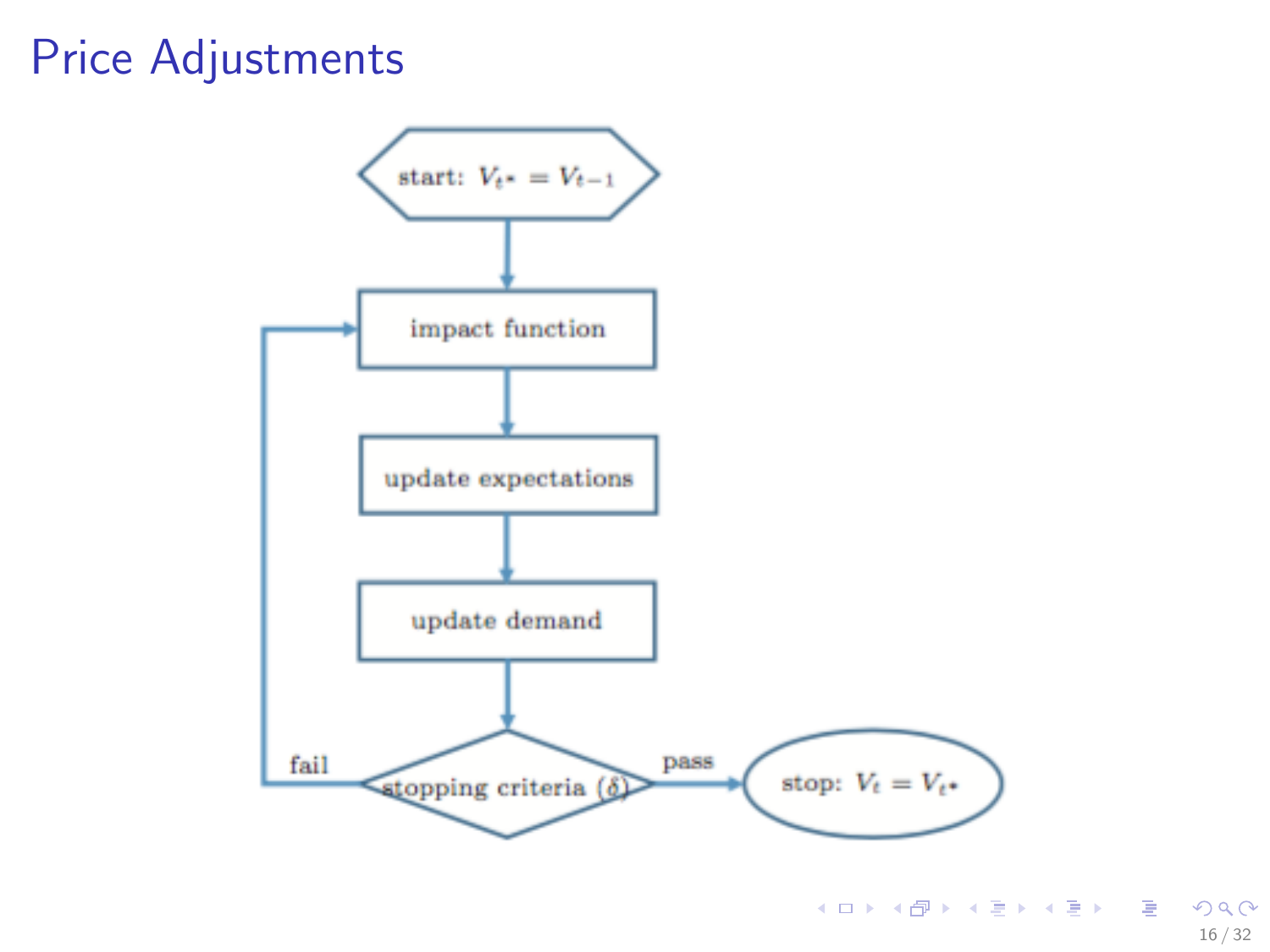# Stopping criteria

Market clearing is achieved when  $\delta_{t^*}^{\{D,F\}}:=\Delta Q_{t^*}^{\{D,F\}}/\bar{Q}^{\{D,F\}}$  for all portfolios



 $\Omega$ 17 / 32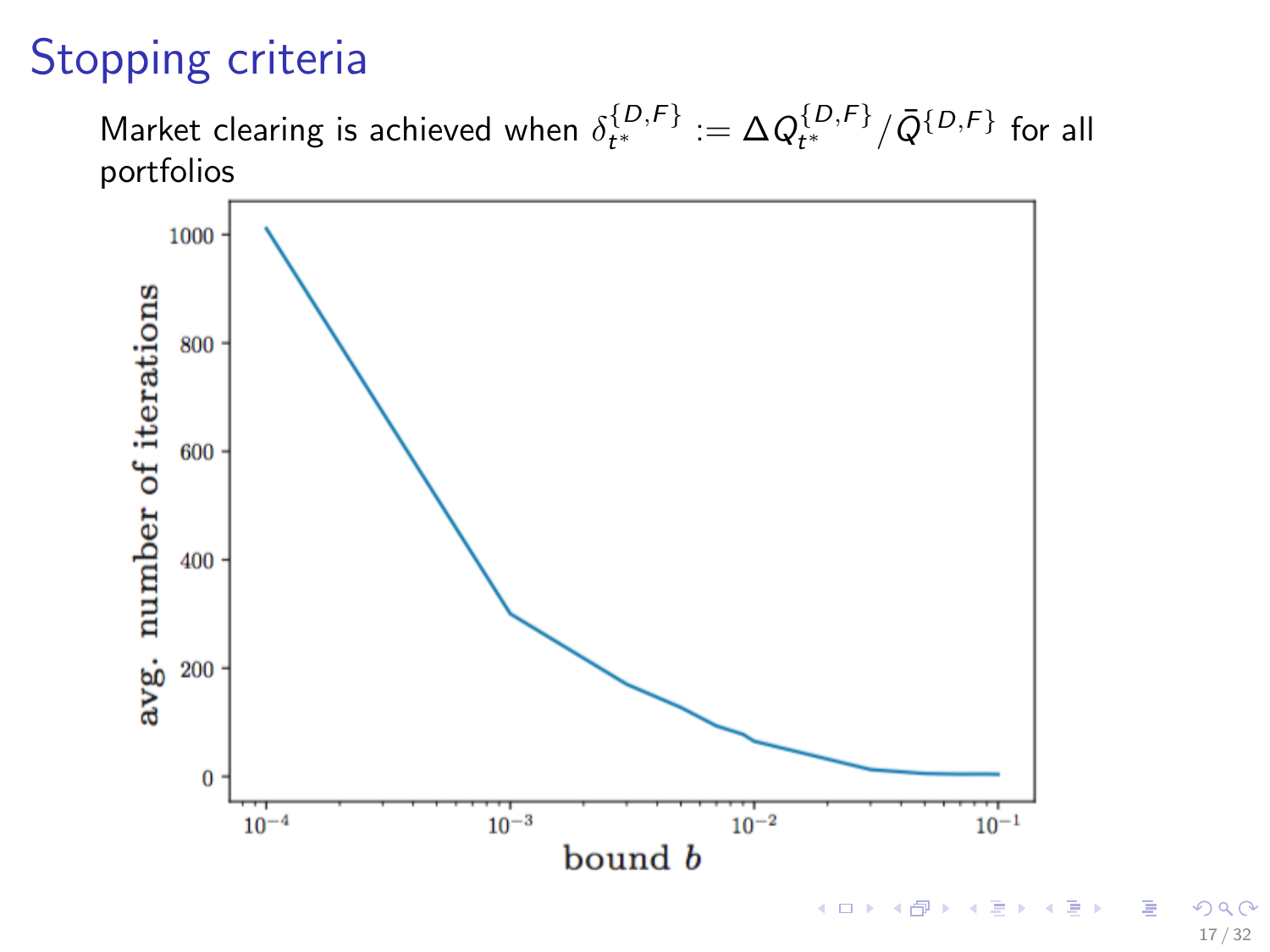# <span id="page-17-0"></span>**[Calibration](#page-17-0)**

18 / 32

K ロ > K 레 > K 필 > K 필 > - 필 - K 이익(N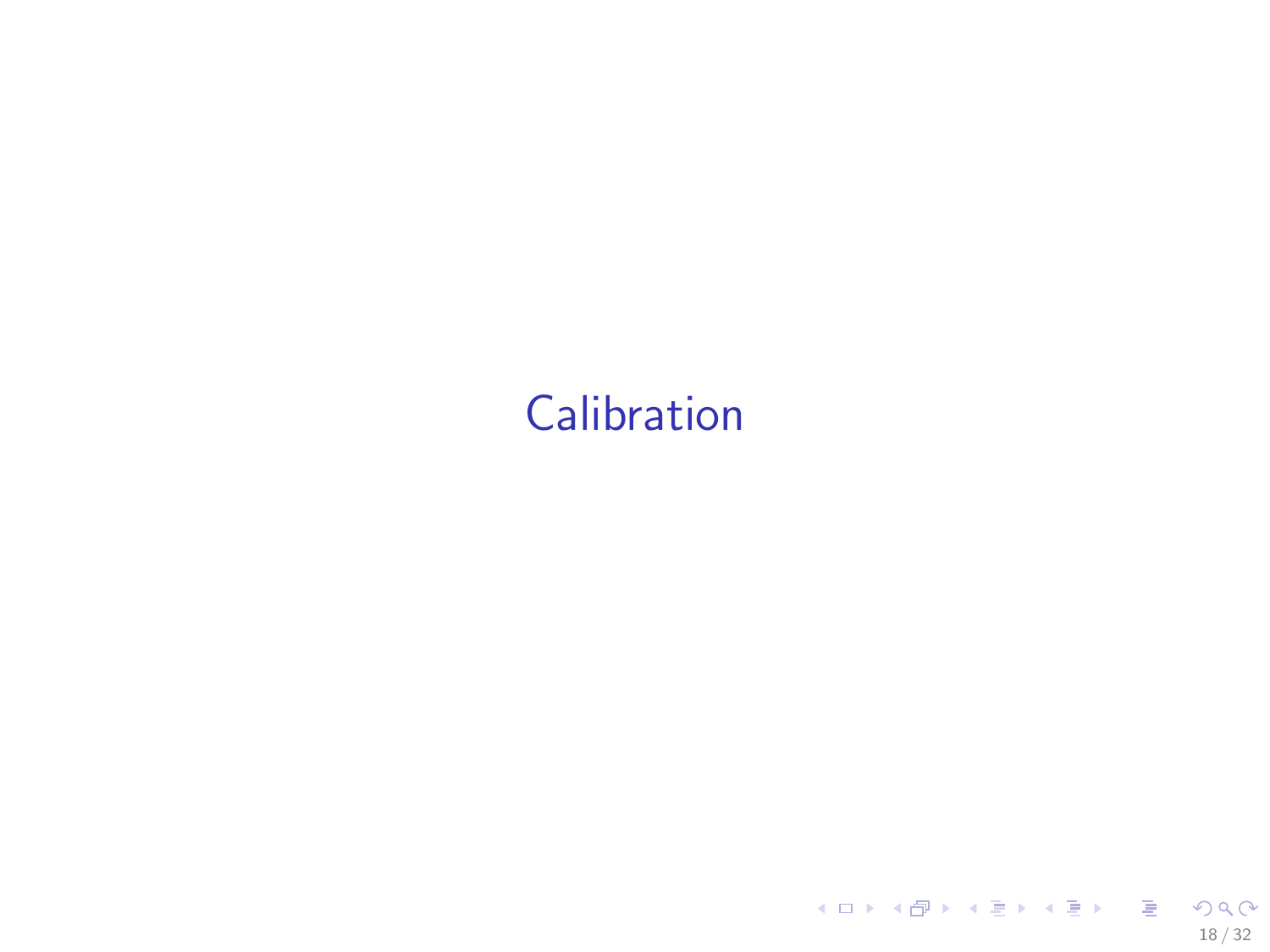## Calibration Overview

Calibrate to analyze the international portfolio balance effects of the ECB's APP.

- $\blacktriangleright$  Two regions:
	- $\blacktriangleright$  Euro area (EZ)
	- Rest of the world (ROW): aggregate of 20 countries
- $\blacktriangleright$  Two agents per region:
	- $\blacktriangleright$  Banks': only their securities trading department
	- Investment funds: equity-, bond-, mixed- and hedge funds
- $\blacktriangleright$  Three assets per country:
	- $\triangleright$  Bonds: interest rate, default risk, inflation risk, avg. maturity 6.25y
	- $\blacktriangleright$  Equities: dividend rate, default risk, infinite maturity
	- $\triangleright$  Currency: interest rate, inflation risk, infinite maturity
- $\triangleright$  Time: The APP started in March 2015. We take all data from the end of 2014.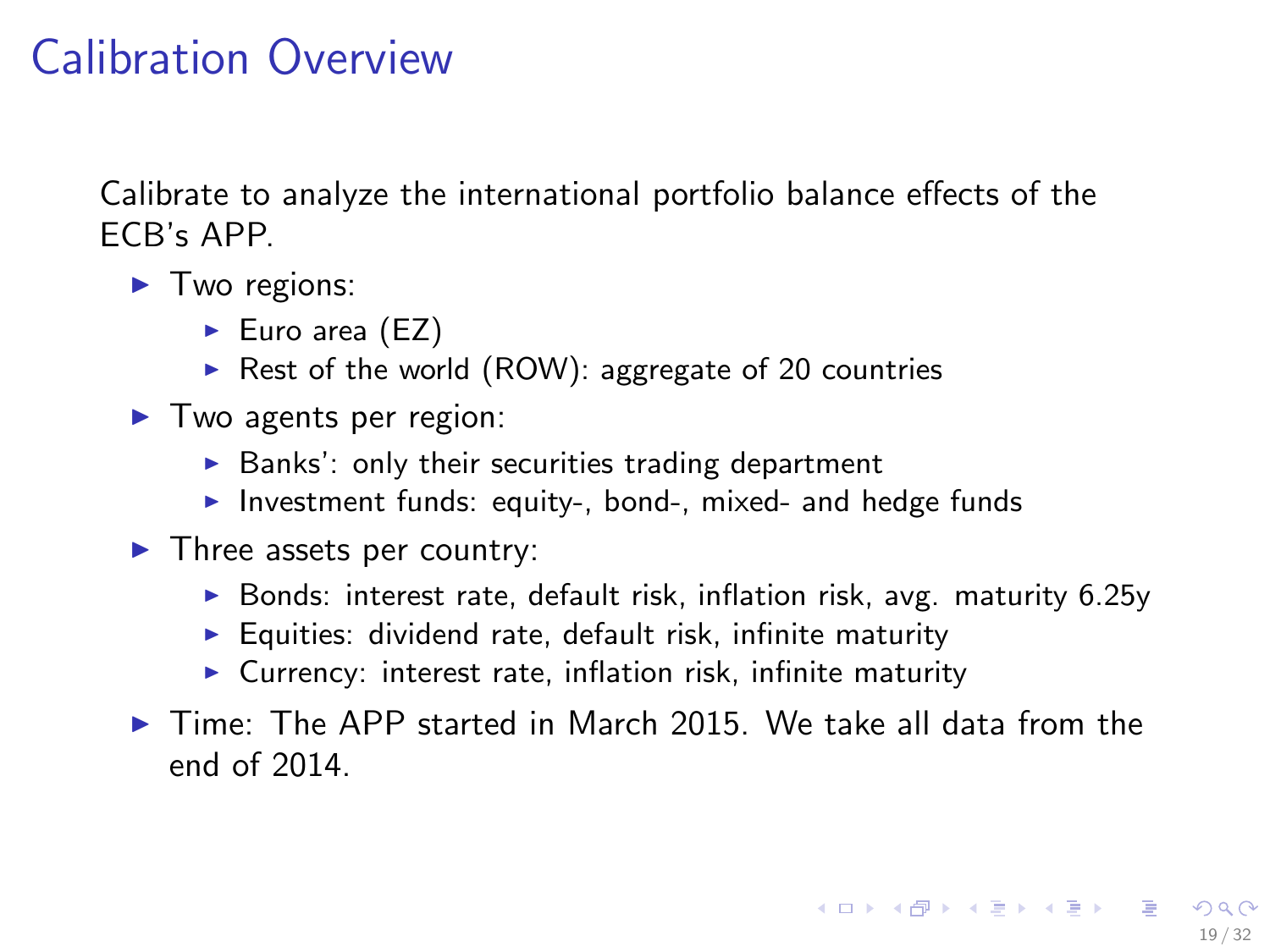## Balance Sheets (in trillion EUR)

|                  | Debt Securities (DS) |        |        | Equities (Eq) |        |         |
|------------------|----------------------|--------|--------|---------------|--------|---------|
|                  | EZ DS                | ROW DS | sum DS | EZ Eg         | ROW Eq | sum Eq. |
| EZ Funds         | 1.961                | 1.651  | 3.612  | 0.930         | 1.821  | 2.751   |
| EZ Banks         | 3.204                | 0.656  | 3.860  | 0.571         | 0.075  | 0.646   |
| <b>ROW Funds</b> | 0.263                | 7.045  | 7.308  | 0.556         | 8.461  | 9.017   |
| <b>ROW Banks</b> | 0.568                | 10.009 | 10.577 | 0.078         | 1.692  | 1.770   |
| sum              | 5.996                | 19.361 | 25.357 | 2.135         | 12.049 | 14.184  |

|                  | Currencies (C) |       |       |  |
|------------------|----------------|-------|-------|--|
|                  | EZ C           | ROW C | sum C |  |
| <b>EZ Funds</b>  | 0.411          | 0.218 | 0.629 |  |
| <b>EZ Banks</b>  | 0.08           | 0.016 | 0.096 |  |
| <b>ROW Funds</b> | 0.063          | 1.202 | 1.265 |  |
| <b>ROW Banks</b> | 0.136          | 2.4   | 2.536 |  |
| sum              | 0.69           | 3.836 | 4.526 |  |

Sources: ECB Investment fund balance sheet statistics, CBD2, Bankscope, IMF Coordinated Portfolio Investment Survey, Morning Star Direct, Fred database and FSB Global Shadow Banking Monitoring Report.  $A(D) = A(D) + A(D) + A(D) = D$ 

 $2Q$ 20 / 32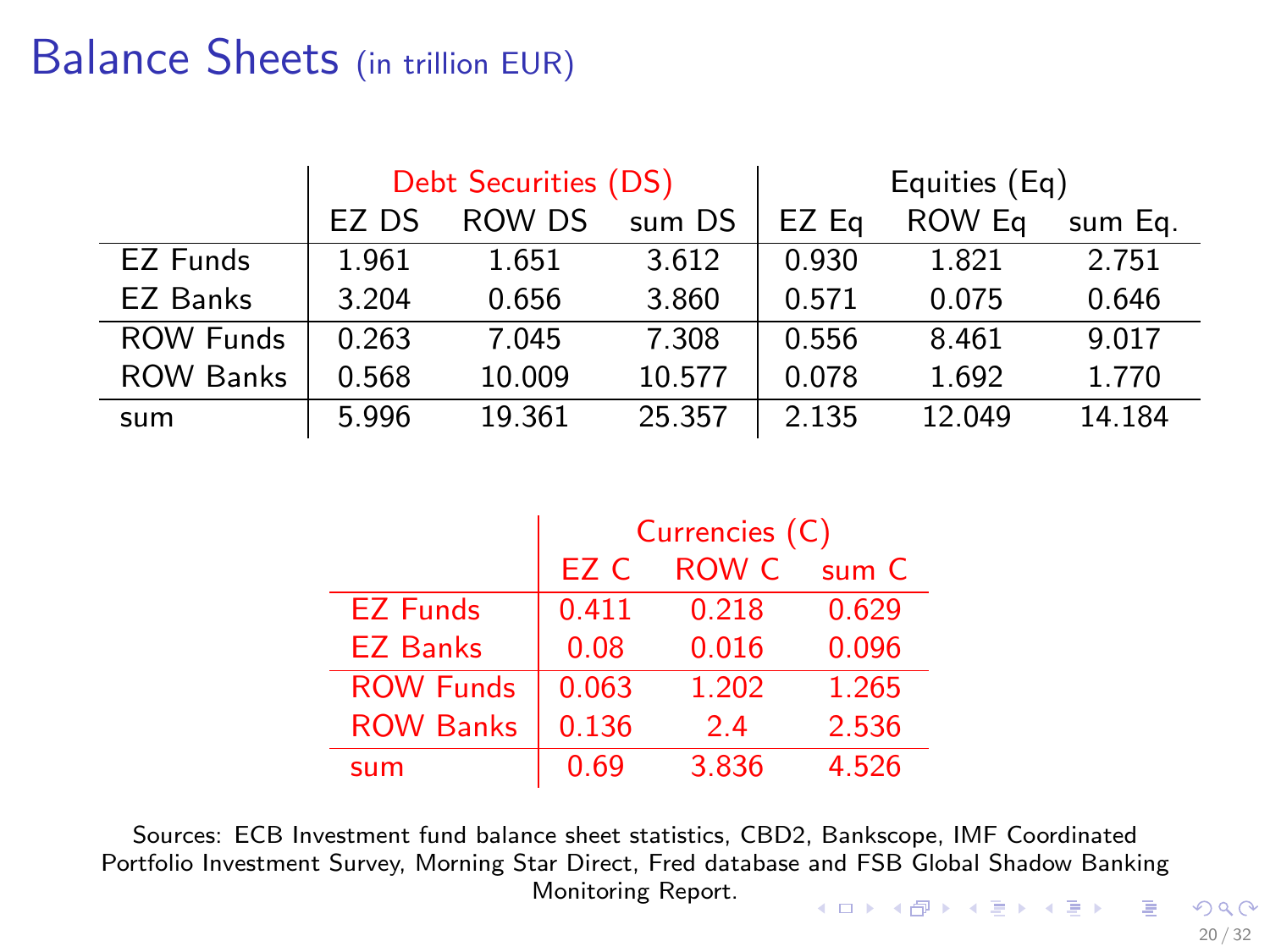# **Maturity**



 $299$ 21 / 32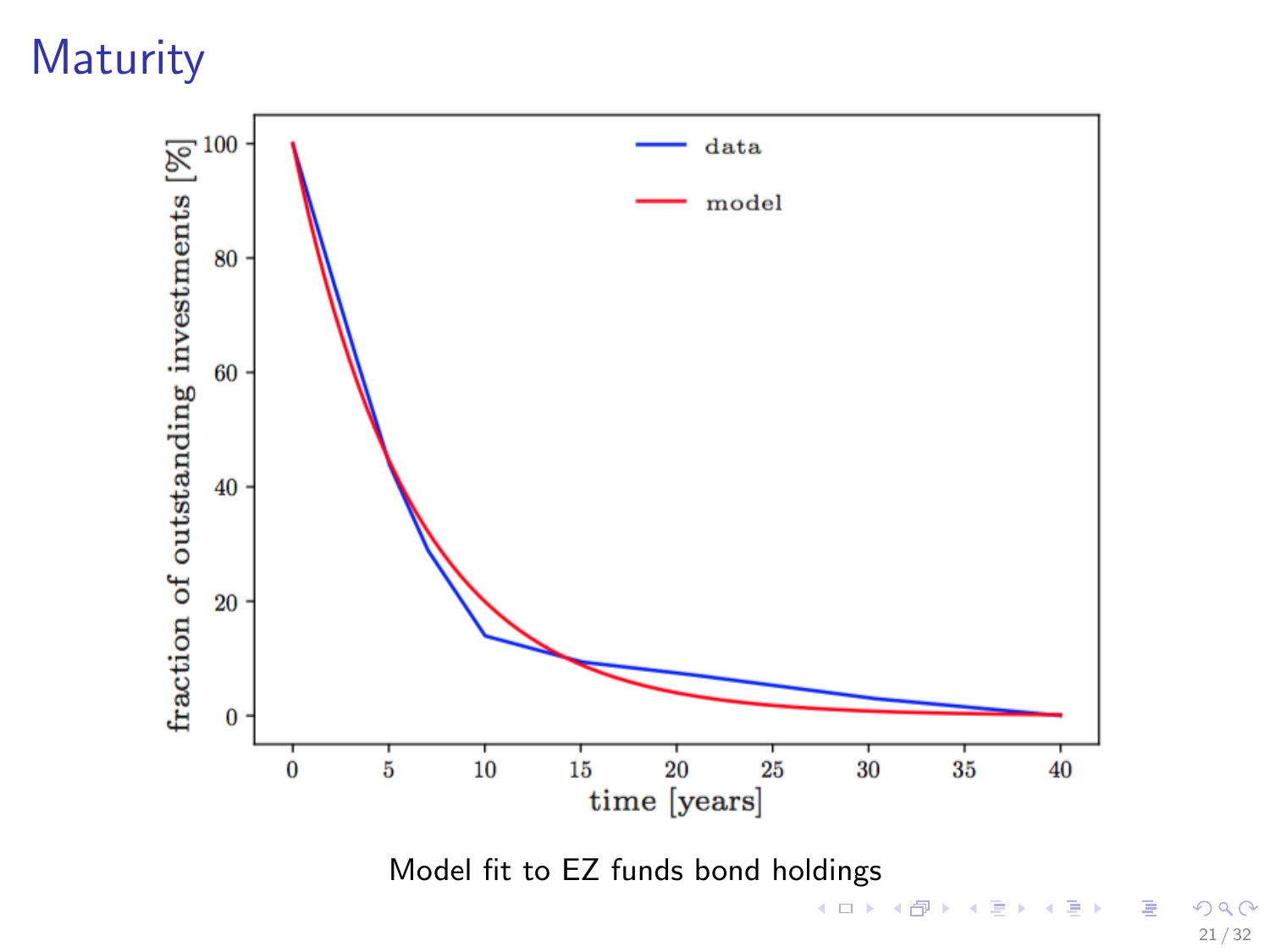# Interest Rates, Dividends, Inflation and Defaults

|            | nominal rate | nominal vield  | nominal vield    | expected  |
|------------|--------------|----------------|------------------|-----------|
|            | cash         | bond portfolio | equity portfolio | inflation |
| F7         | $-0.20\%$    | $0.93\%$       | $5.73\%$         | $1\%$     |
| <b>ROW</b> | 0.85%        | 1.92%          | 4.33%            | 2.1%      |

Sources: Central banks, OECD, Absolute Strategy Research, Datastream, World Bank, S&P

Stochastic processes:

- $\blacktriangleright$  Expected inflation: normal distribution
	- $\blacktriangleright$  Mean calibrated to inflation expectations at the end of 2014 for 2015.
	- $\triangleright$  Variance estimated from historical inflation data.
- $\blacktriangleright$  Default process:
	- Expected default events modeled as an  $AR(1)$  process estimated with historical default event data.
	- $\triangleright$  Loss rate per default event is a constant: 0.5% p.a. for bonds and 2% p.a. for equities.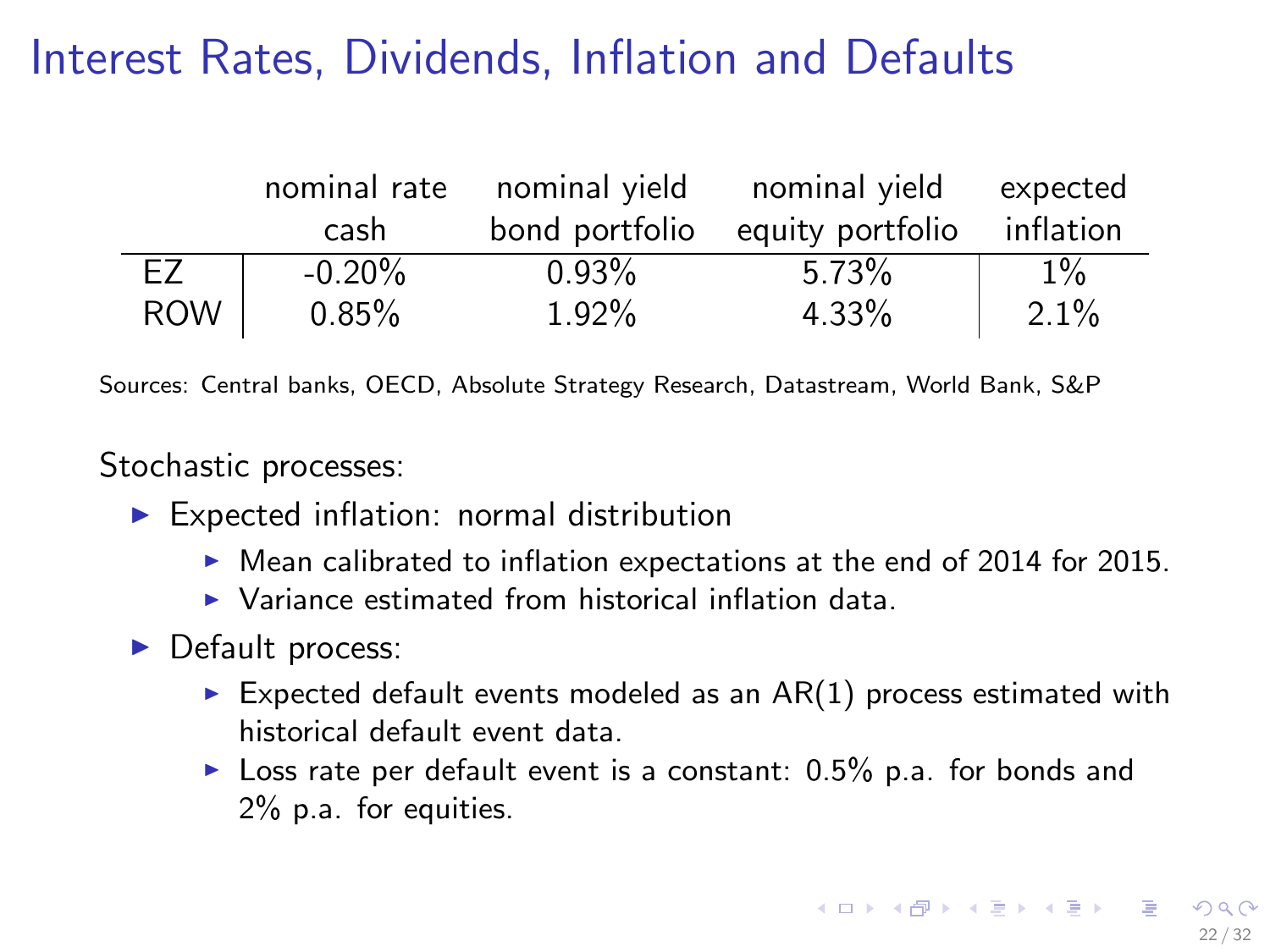#### **Preferences**

- $\triangleright$  Agents' balance sheet composition, prices (returns) and the variance-covariance structure are endogenous in the model.
- $\blacktriangleright$  Iteratively compute asset specific risk aversions for each agents (24 parameters) to match data (balance sheets and returns)

23 / 32

イロト イ団 トイヨト イヨト 一番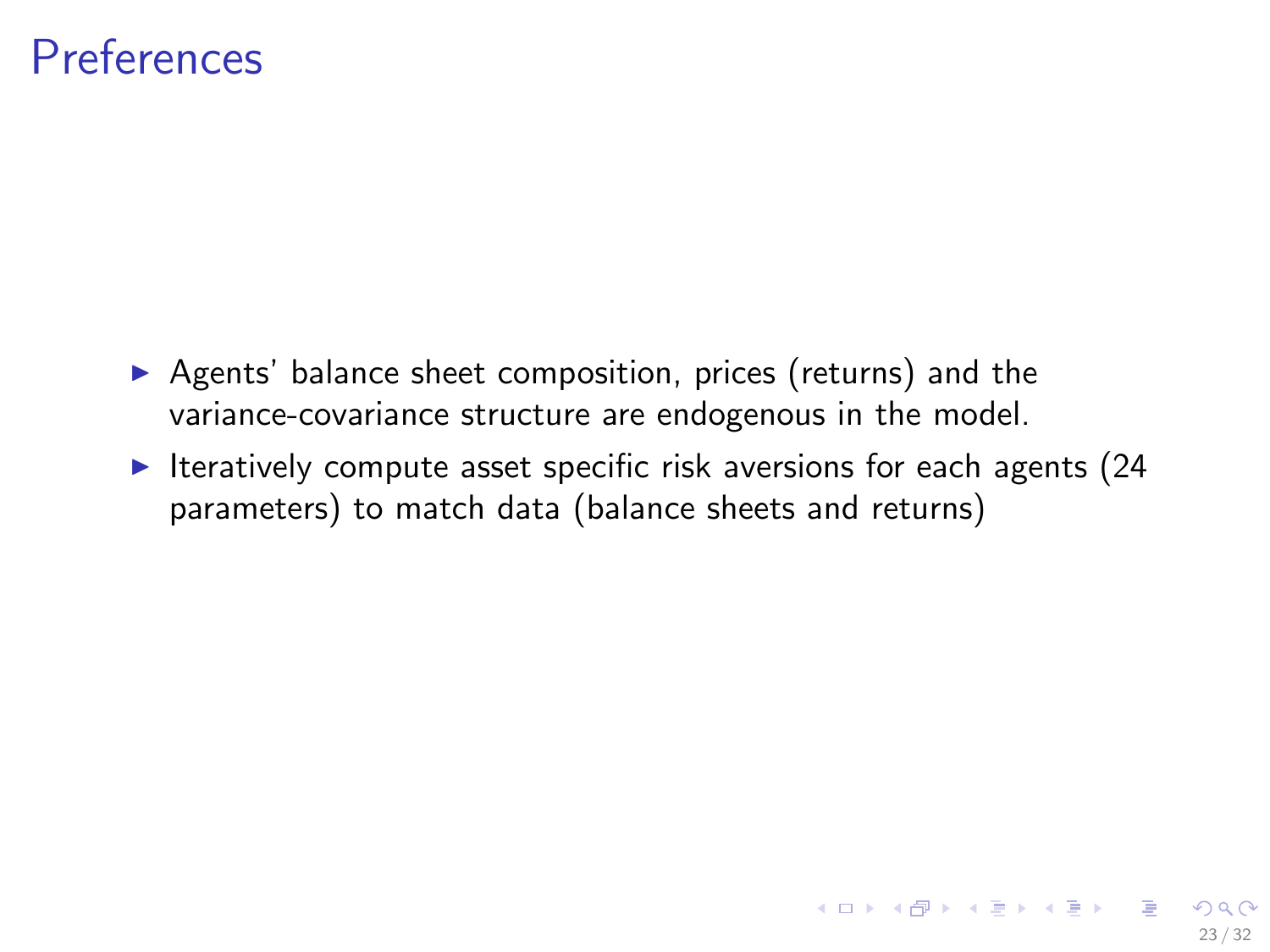# <span id="page-23-0"></span>**[Results](#page-23-0)**

24 / 32

KOX KOX KEX KEX E 1990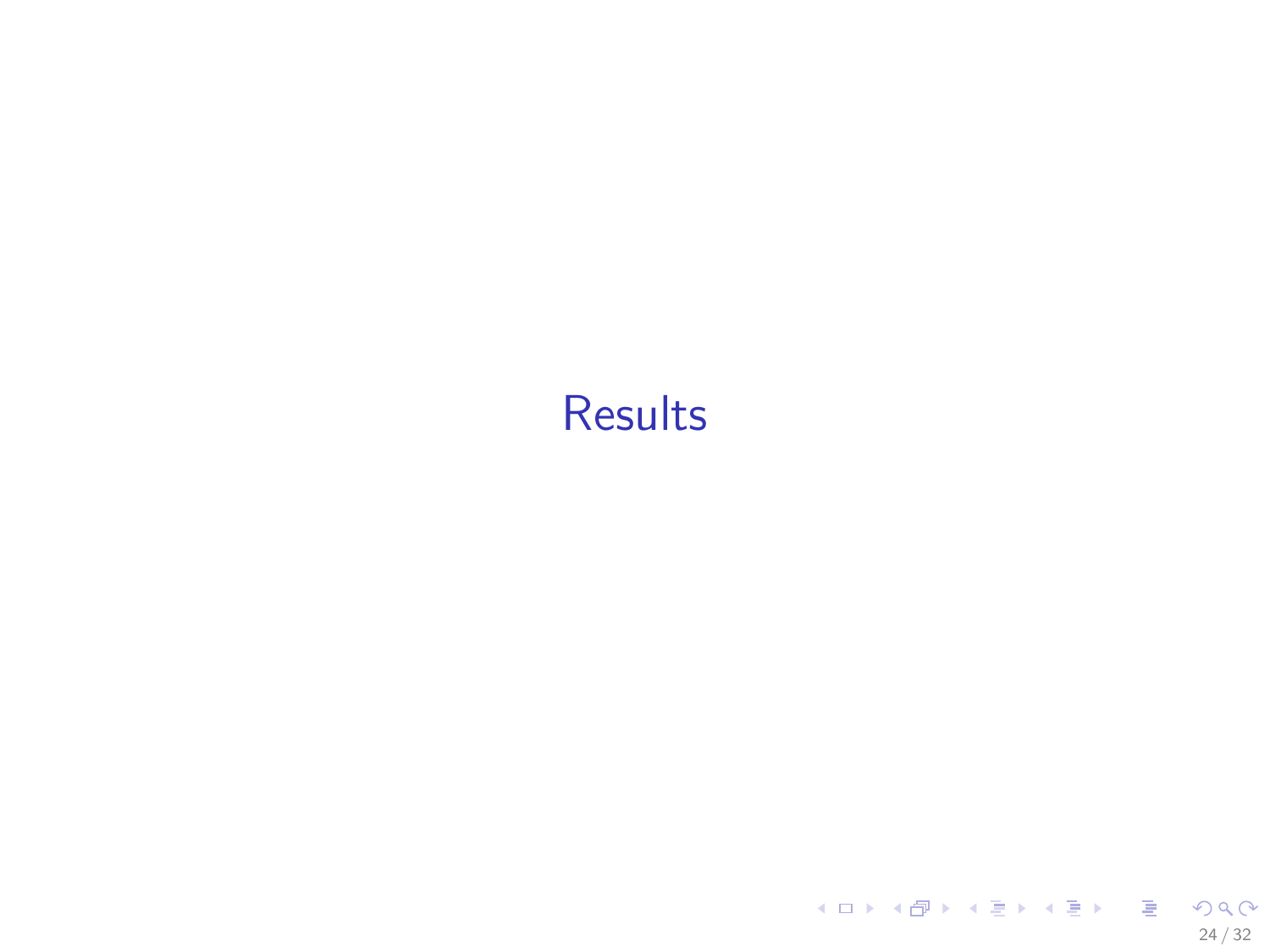## **Simulations**

- $\triangleright$  Starting in period 0, the central bank has a QE-target.  $QE = \{0, 200, 400, ..., 2600\}$  billion Euro (nominal value).
- $\triangleright$  Each period the central bank compares its holdings with the QE-target and attempts to purchase the outstanding amount.
- $\triangleright$  Each simulation run lasts for 1000 periods, i.e. 4trading years, and is repeated 20 times with differentrandom seeds
- $\triangleright$  The repetition of simulations is important to makesure that results are valid for different manifestations of stochastic processes, in particular the default processes, which reflect different states of the economy
- ▶ Variables of interest: expected returns, prices, exchange rate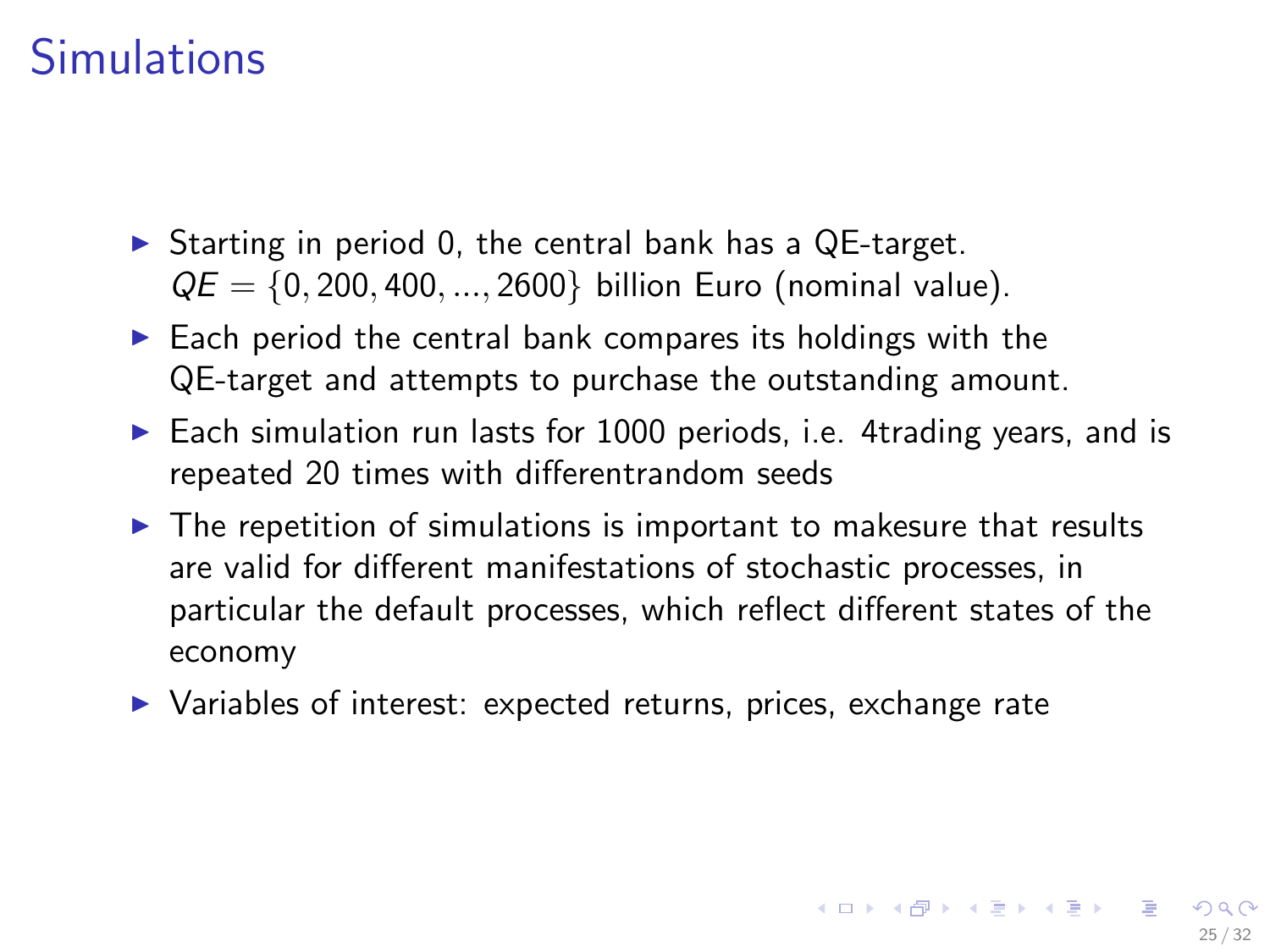### Regression

To obtain estimates of the portfolio balance effect of QE on asset returns, we regress the change between returns with and without central bank purchases on the size of these purchases:

$$
\Delta E[r|\varphi_E] = \alpha + \beta \frac{QE}{100bn \text{ EUR}} + \epsilon_{\text{seed}}, \quad \text{with}
$$

$$
\Delta E[r|\varphi_E] = \left(\frac{E}{\text{seed}}[r|\varphi_E] - \frac{E}{\text{seed}}[r|\varphi_{E=0}]\right) * 250 * 100 * 100 \quad (1)
$$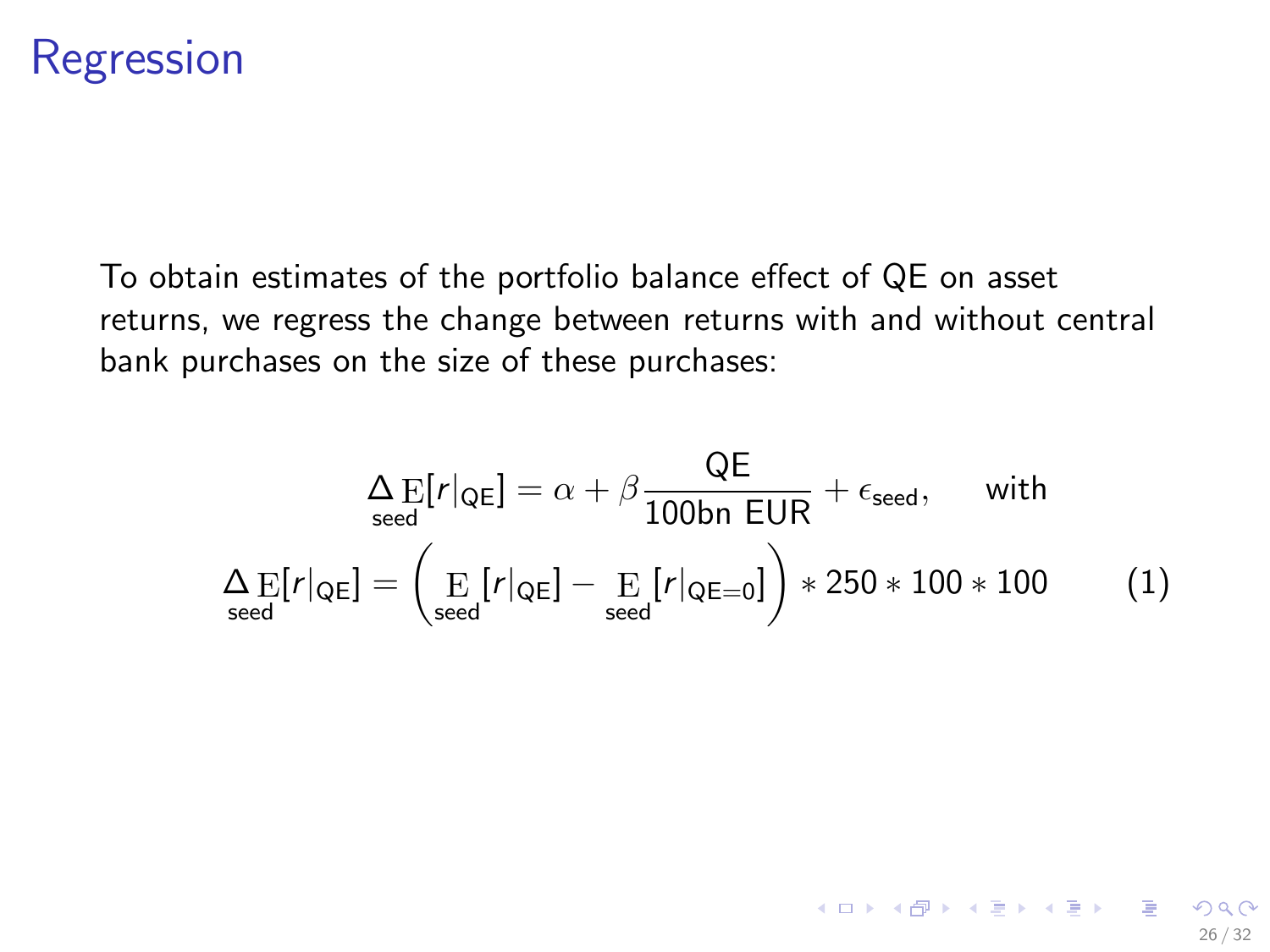## Summary Statistics

| <b>QE-effect</b> | Variable                 | Mean    | <b>Standard</b><br>deviation | 5%<br>percentile | 95%<br>percentile |
|------------------|--------------------------|---------|------------------------------|------------------|-------------------|
| Yields:          | exp. return EZ bonds     | $-0.62$ | 0.33                         | $-1.09$          | $-0.22$           |
| Effect in bps    | exp. return EZ equities  | $-1.89$ | 1.55                         | $-3.88$          | 0.11              |
| per 100 bn EUR   | exp. return ROW bonds    | $-0.02$ | 0.11                         | $-0.15$          | 0.13              |
| assets bought    | exp. return ROW equities | $-0.12$ | 0.77                         | $-1.06$          | 0.88              |
| Prices:          | EZ bond price            | 0.036   | 0.019                        | 0.013            | 0.063             |
| Effect           | EZ equity price          | 0.244   | 0.195                        | $-0.013$         | 0.493             |
| in percentage    | ROW bond price           | 0.001   | 0.006                        | $-0.007$         | 0.009             |
| per 100 bn EUR   | ROW equity price         | 0.013   | 0.085                        | $-0.096$         | 0.115             |
| assets bought    | exchange rate            | 0.019   | 0.022                        | $-0.006$         | 0.055             |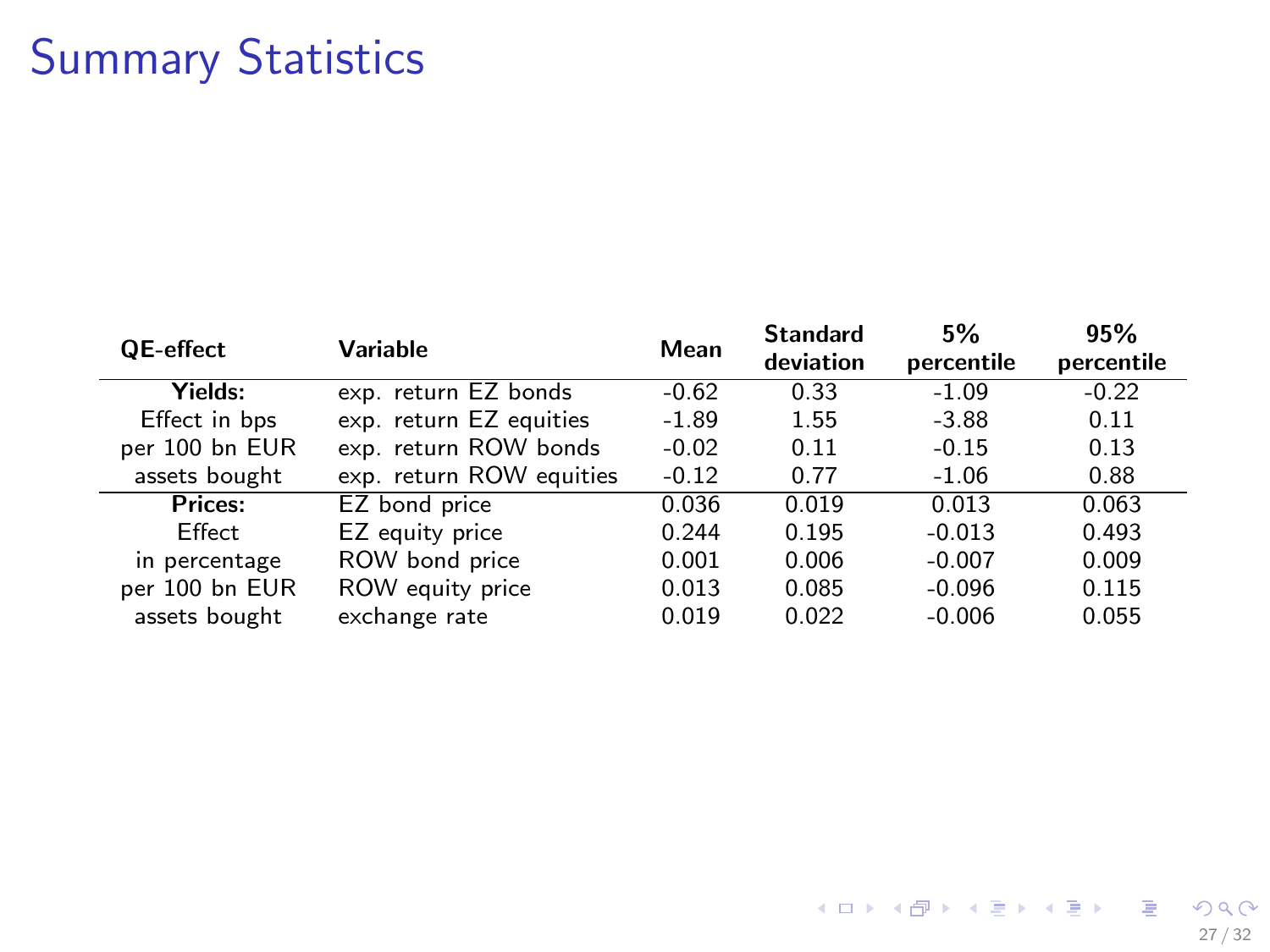#### Impact on Expected Returns

#### Results in basis points per 100bn EUR of QE:

|                  | (1)                | (2)                  | (3)          |
|------------------|--------------------|----------------------|--------------|
| <b>VARIABLES</b> | EZ bond portfolio  | EZ equity portfolio  | EZ currency  |
|                  |                    |                      |              |
| QE               | $-0.598$ ***       | $-1.96***$           | $0.206***$   |
|                  | (0.000124)         | (0.000489)           | (0.000119)   |
| Constant         | $-0.178$           | 0.787                | $0.742***$   |
|                  | (0.180)            | (0.280)              | (0.166)      |
|                  |                    |                      |              |
| Observations     | 260                | 260                  | 260          |
| R-squared        | 0.897              | 0.866                | 0.515        |
|                  |                    |                      |              |
|                  | (4)                | (5)                  | (6)          |
| VARIABLES        | ROW bond portfolio | ROW equity portfolio | ROW currency |
|                  |                    |                      |              |
| QE               | $-0.027***$        | $-0.143***$          | $-0.205***$  |
|                  | (3.67e-05)         | $(8.78e-05)$         | (0.000125)   |
| Constant         | 0.0420             | 0.145                | $-0.745***$  |
|                  | (0.0604)           | (0.381)              | (0.165)      |
|                  |                    |                      |              |
| Observations     | 260                | 260                  | 260          |
| R-squared        | 0.162              | 0.116                | 0.515        |

K ロ X x (個) X x を X x を X = 2 → 9 Q Q →

28 / 32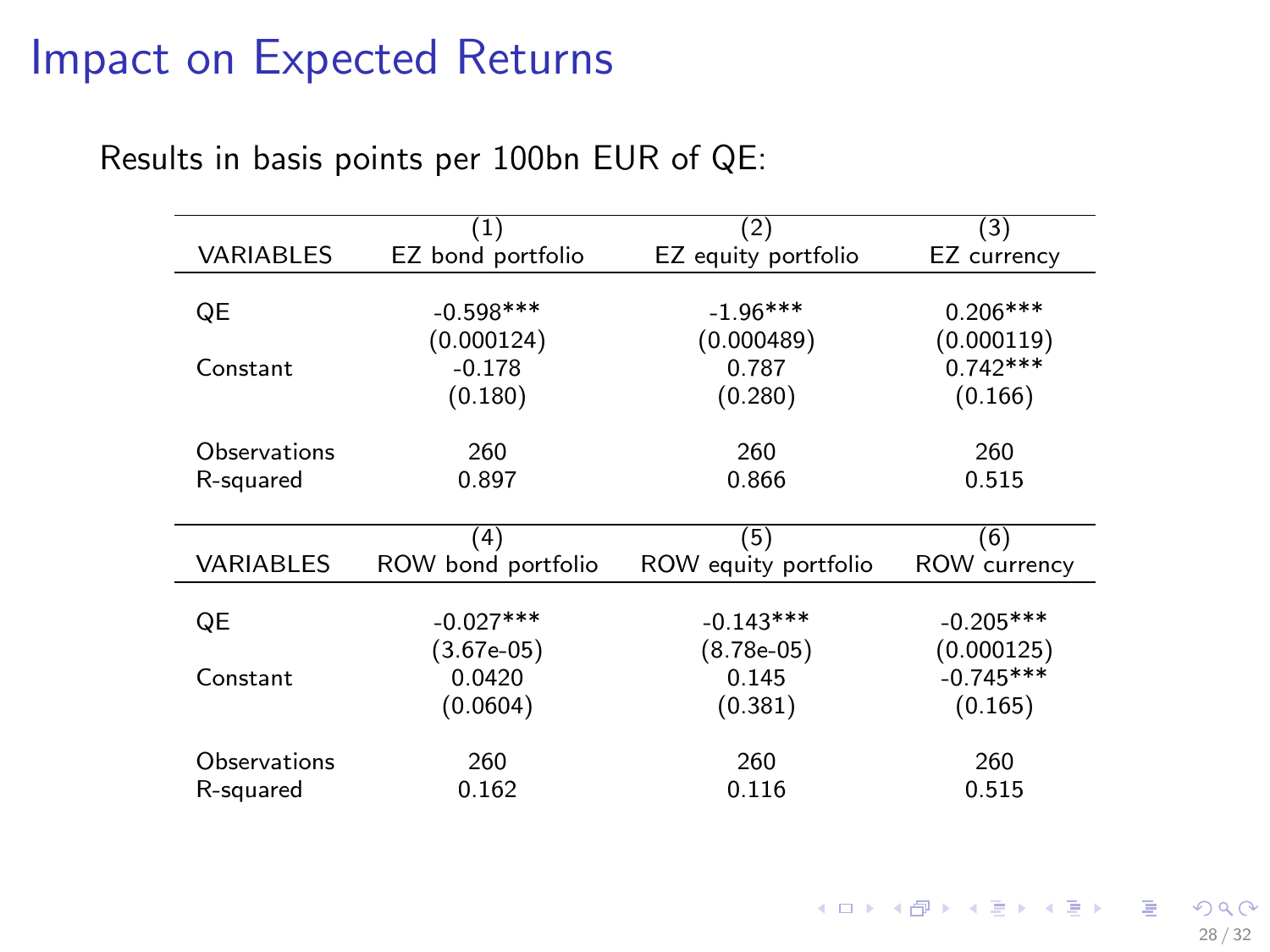### Impact on Prices and the Exchange Rate

#### Results in percent per 100bn EUR of QE:

|                  | (1)                  | (2)                    | (3)                   | (4)                            |
|------------------|----------------------|------------------------|-----------------------|--------------------------------|
| <b>VARIABLES</b> | EZ bond<br>portfolio | EZ equity<br>portfolio | ROW bond<br>portfolio | <b>ROW</b> equity<br>portfolio |
| QE               | $0.0348***$          | $0.260***$             | $1.43e-03***$         | $0.0014***$                    |
|                  | $(6.24e-06)$         | $(4.07e-05)$           | $(8.35e-07)$          | $(9.95e-06)$                   |
| Constant         | 0.008                | $-0.180$               | $-0.00237$            | $-0.0172$                      |
|                  | (0.00798)            | (0.0575)               | (0.00152)             | (0.0172)                       |
|                  |                      |                        |                       |                                |
| Observations     | 260                  | 260                    | 260                   | 260                            |
| R-squared        | 0.897                | 0.869                  | 0.161                 | 0.115                          |
|                  |                      |                        | (5)                   |                                |
|                  | <b>VARIABLES</b>     |                        | exchange rate         |                                |
|                  |                      |                        |                       |                                |
|                  | QE                   |                        | $0.0138***$           |                                |
|                  |                      | (7.92e-06)             |                       |                                |
|                  | Constant             |                        | $0.049***$            |                                |
|                  |                      |                        | (0.0110)              |                                |
|                  | Observations         |                        | 260                   |                                |
|                  | $R^2$                |                        | 0.237                 |                                |

KID KAR KERKER E 1990 29 / 32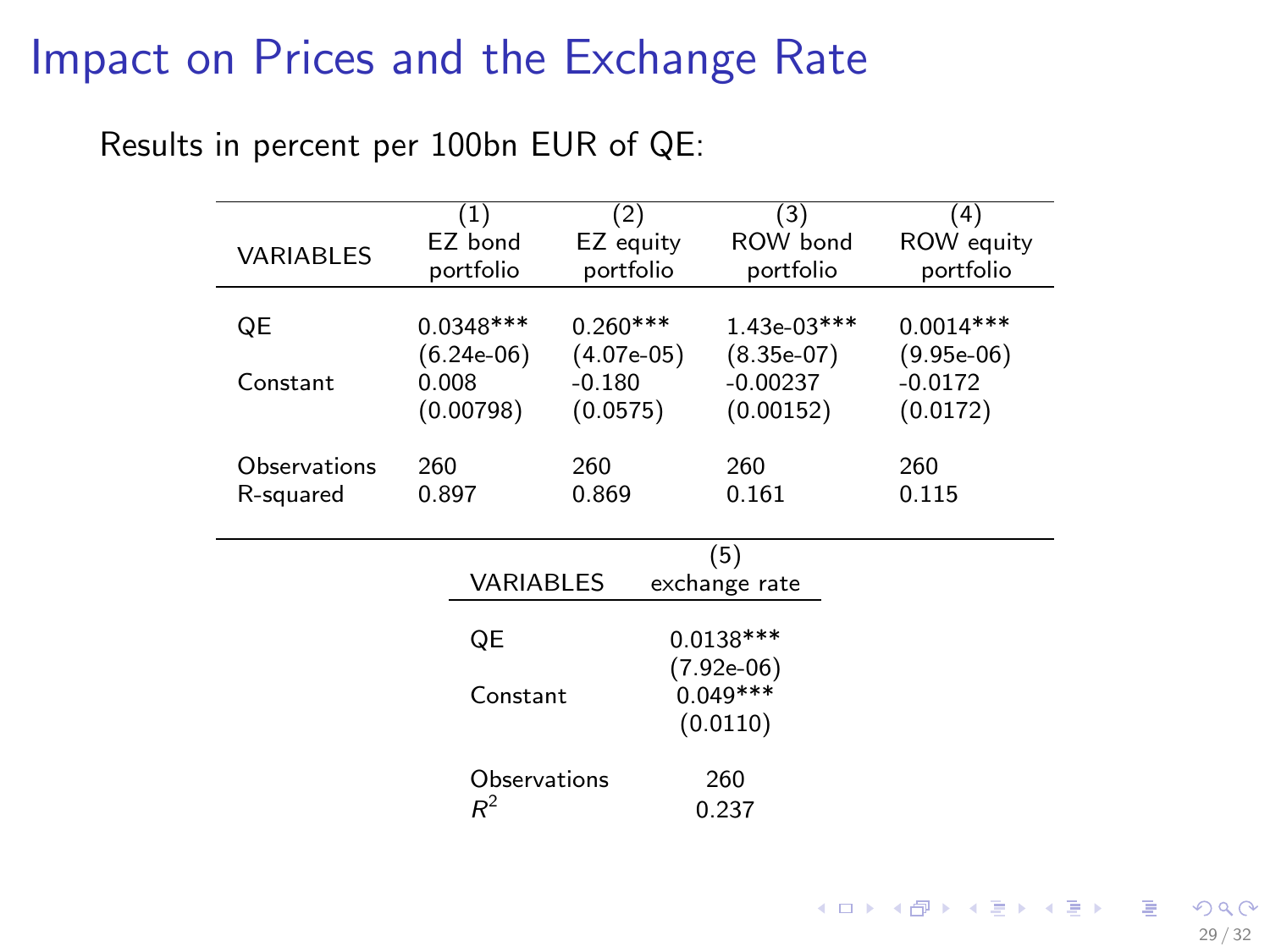## Impact of the APP (2.6 tn EUR)

Announcement studies (Andrade et al., 2006):

 $\triangleright$  37 - 88 bps reduction in 10-year government yields Our model (mean results):

- $\blacktriangleright$  EZ bonds: -16 bps in yields,  $+0.9\%$  in price
- $\blacktriangleright$  EZ equities: -50 bps in yields,  $+6.6\%$  in price
- ROW bonds: -1 bps in yields,  $+0\%$  in price
- $\triangleright$  ROW equities: -3 bps in yields,  $+0.4$  in price

30 / 32

イロン イ団ン イミン イミン 一番

EUR/ROW exchange rate:  $-0.4\%$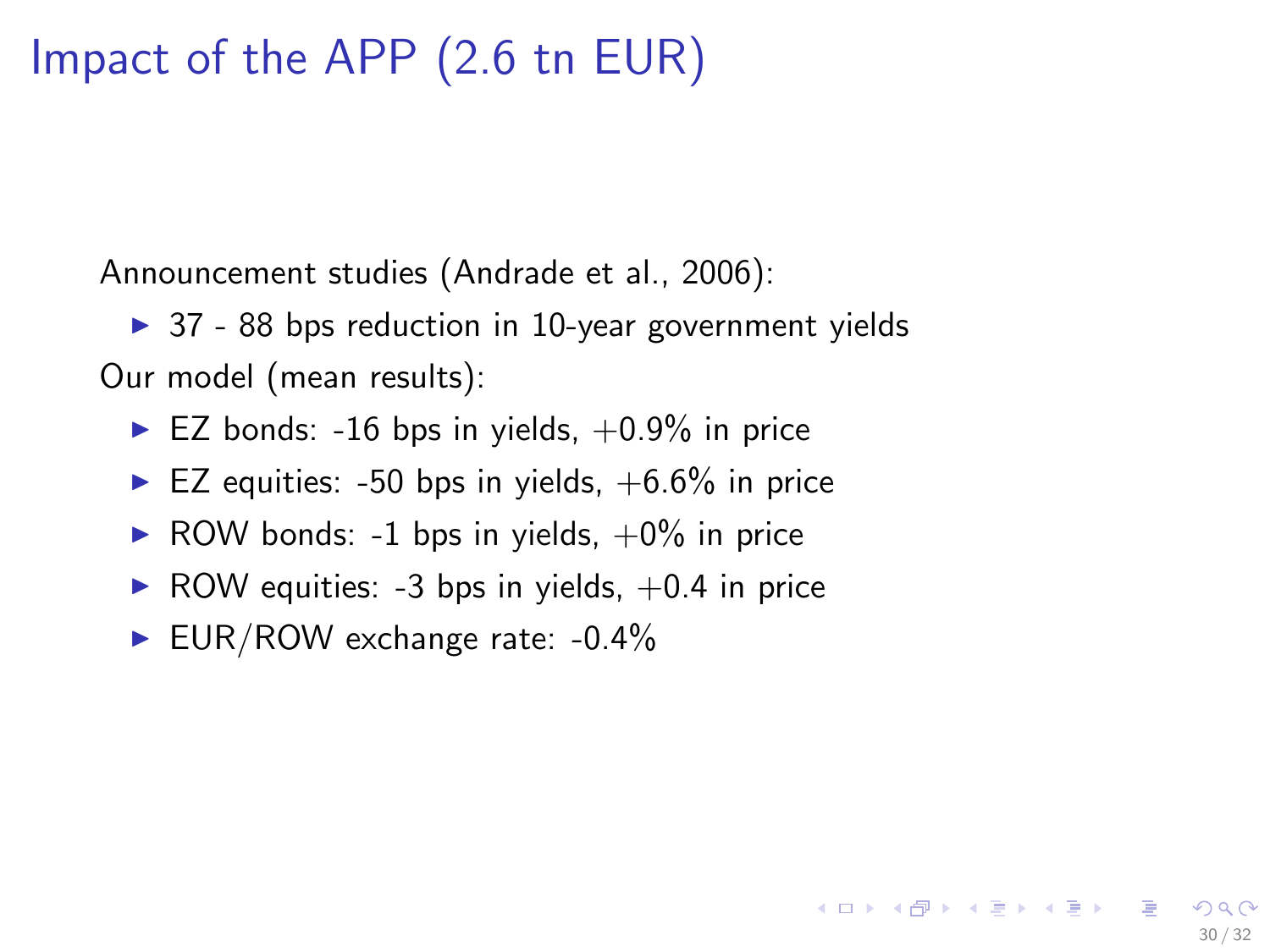# <span id="page-30-0"></span>[Conclusion](#page-30-0)

31 / 32

KOX KOX KEX KEX E 1990